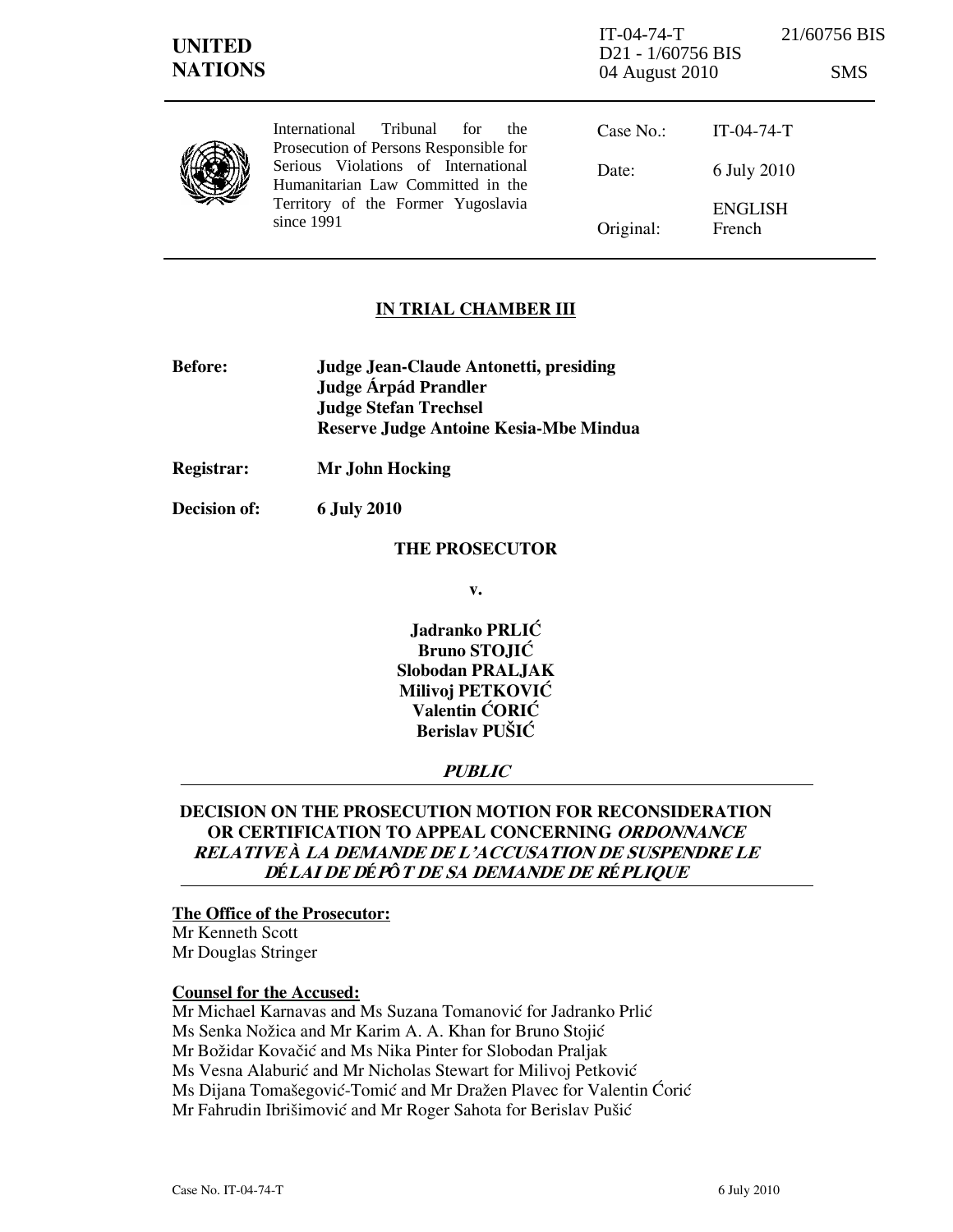TRIAL CHAMBER III ("Chamber") of the International Tribunal for the Prosecution of Persons Responsible for Serious Violations of International Humanitarian Law Committed in the Territory of the Former Yugoslavia since 1991 ("Tribunal"),

SEIZED of the "Prosecution Motion for Reconsideration or Certification to Appeal Concerning Ordonnance relative *à* la demande de l'Accusation de suspendre le d*é*lai de d*é*p*ô*t de sa demande de r*é*plique dated 3 June 2010", brought publicly by the Office of the Prosecutor ("Prosecution") and containing confidential annexes on 10 June 2010 ("Motion"),

NOTING "Slobodan Praljak's Response to the Prosecution's 9 June 2010 Request to Reconsider or Certify for Appeal the Decision of 3 June 2010 Rejecting the Prosecution's 25 May 2010 Request to Reconsider the Order of 21 April 2010", filed publicly on 16 June 2010 by Defence Counsel for Slobodan Praljak ("Praljak Defence"; "Praljak Response"),

NOTING "Jadranko Prlić's Response to Prosecution Motion for Reconsideration or Certification to Appeal Concerning Ordonnance relative *à* la demande de l'Accusation de suspendre le d*é*lai de d*é*p*ô*t de sa demande de r*é*plique dated 3 June 2010", filed publicly along with a confidential annex on 18 June 2010 by Defence Counsel for Jadranko Prlić ("Prlić Defence"; "Prlić Response"),

NOTING "Bruno Stojić's Response to Prosecution Motion for Reconsideration or Certification to Appeal Concerning Ordonnance relative *à* la demande de l'Accusation de suspendre le d*é*lai de d*é*p*ô*t de sa demande de r*é*plique dated 3 June 2010", filed publicly on 18 June 2010 by Counsel for the Accused Bruno Stojić ("Stojić Defence"; "Stojić Response"),

**NOTING** "Milivoj Petković's Response to the Prosecution Motion for Reconsideration or Certification to Appeal Concerning Ordonnance relative *à* la demande de l'Accusation de suspendre le d*é*lai de d*é*p*ô*t de sa demande de r*é*plique dated 3 June 2010", filed confidentially on 18 June 2010 by Defence Counsel for Milivoj Petković ("Petković Defence"; "Petković Response"),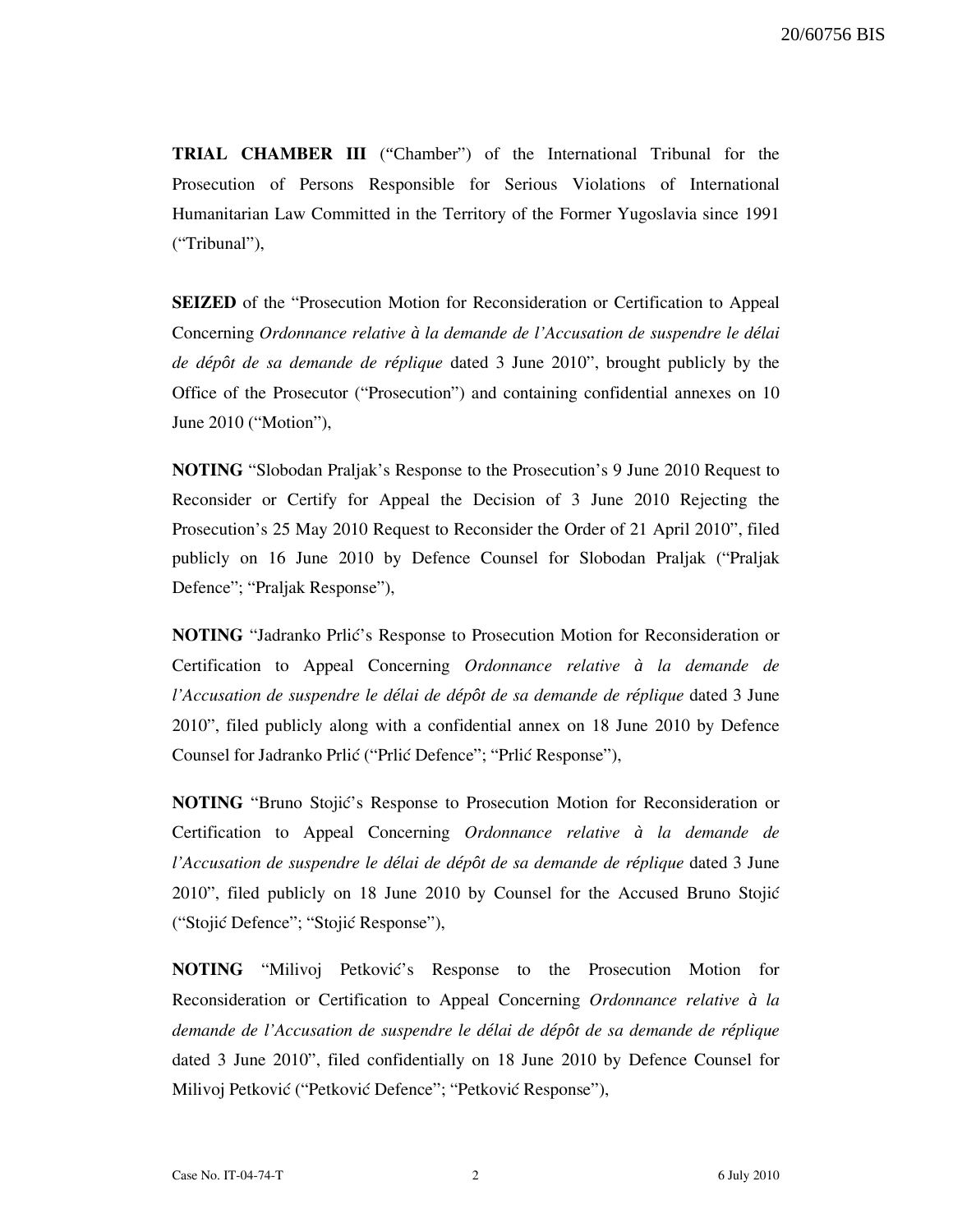NOTING "Valentin Ćorić's Response to Prosecution Motion for Reconsideration or Certification to Appeal Concerning *Ordonnance relative à la Demande de l'Accusation de suspendre le délai du dépôt de sa demande de réplique* dated 3 June 2010", filed publicly on 18 June 2010 by Defence Counsel for Valentin Ćorić ("Ćorić Defence"; Ćorić Response"),

**NOTING** "Berislav Pušić's Motion to Join Slobodan Praljak's Response to the Prosecution's 9 June 2010 Request to Reconsider or Certify for Appeal the Decision of 3 June 2010 Rejecting the Prosecution's 25 May 2010 Request to Reconsider the Order of 21 April 2010", filed publicly on 18 June 2010 by Defence Counsel for Berislav Pušić ("Pušić Defence"), whereby the Pušić Defence joins the Praljak Response,

NOTING the "Prosecution Reply to Defence Responses to Prosecution Motion for Reconsideration or Certification to Appeal Concerning *Ordonnance relative à la Demande de l'Accusation de suspendre le délai du dépôt de sa demande de réplique*", filed publicly by the Prosecution on 23 June 2010 ("Reply"),

NOTING the "Order on Prosecution Motion to Suspend Deadline to File Its Request to Reply", issued publicly on 3 June 2010 ("Order of 3 June 2010"), whereby the Chamber, on the one hand, denied by a majority the Prosecution's motion to suspend the deadline set for 25 May 2010 by the Chamber for filing any replies<sup>1</sup> and, on the other hand, concluded that the Prosecution had not filed any request to reply as of the expiry date of the imposed time-limit, $^{2}$ 

NOTING the "Scheduling Order for Filing Requests to Reply Pursuant to Rule 85", issued publicly by the Chamber on 21 April 2010, wherein the Chamber ordered the parties to file their requests to reply, if any, no later than 25 May 2010 ("Order of 21 April 2010"), $3$ 

NOTING the "Order Regarding the Closure of the Presentation of the Defence Cases", issued publicly on 17 May 2010 ("Order of 17 May 2010"), wherein the

<sup>&</sup>lt;sup>1</sup> See, in this sense, the "Prosecution Motion Concerning Rebuttal Case", filed publicly on 25 May 2010 ("Original Motion").

<sup>2</sup> Order of 3 June 2010, p. 7.

<sup>3</sup> Order of 21 April 2010, p. 3.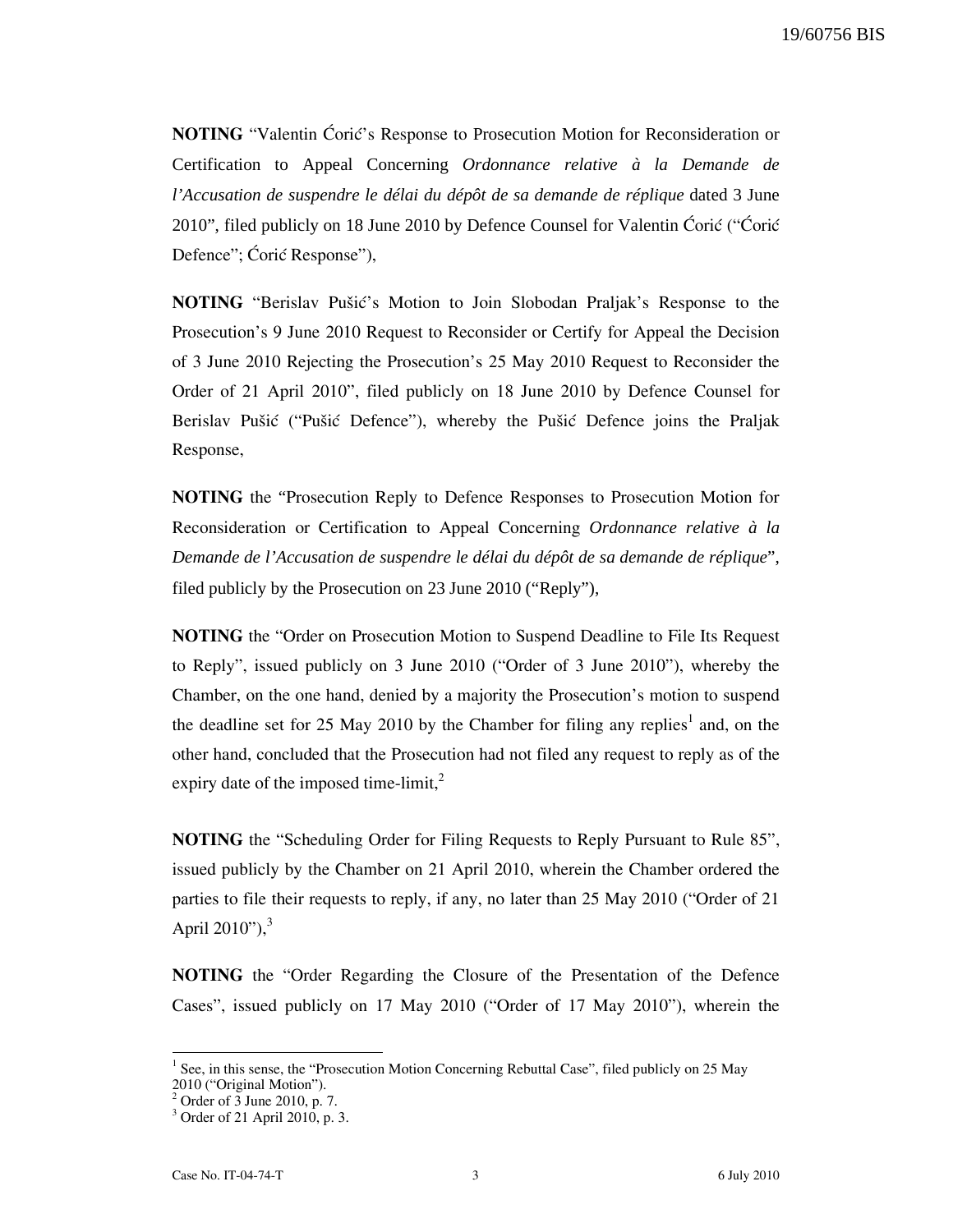Chamber concluded in pertinent part that "all the Defence teams have … ended the presentation of their cases even though some requests and decisions for the admission of evidence are currently pending before the Chamber or the Appeals [Chamber]",<sup>4</sup>

NOTING the "Decision Regarding Requests Filed by the Parties for Reconsideration of Decisions by the Chamber", rendered publicly on 26 March 2009 ("Decision of 26 March 2009"), wherein the Chamber laid down guidelines for requests for reconsideration filed by the parties and recalled that such requests ought to remain the exception and not the rule, $5$ 

CONSIDERING that, in the Motion and the Reply, the Prosecution respectfully requests, in its main argument, that the Chamber reconsider the Order of 3 June 2010 and authorise it to bring reply arguments after the deadline of 25 May 2010 and, in the alternative, certify the appeal of the Order of 3 June 2010 pursuant to Rule 73 (B) of the Rules of Procedure and Evidence ("Rules"), $<sup>6</sup>$ </sup>

CONSIDERING that in support of the Motion for Reconsideration of the Order of 3 June 2010, the Prosecution submits that, due to an unfortunate misunderstanding, the Chamber concluded there was a lack of clarity in the Prosecution's desire to file a request to reply when it was in good faith that the Prosecution filed the Original Motion on the expiry date fixed by the Chamber for filing replies;<sup>7</sup> that the Chamber did indeed hold that the filing of the Original Motion on 25 May  $2010^8$  was a fair and equitable solution given the circumstances in the case as well as the various matters still pending as of 25 May 2010; that it points out moreover that by filing the Original Motion that day, the Prosecution caused no prejudice or slowdown in the progress of the trial, $9$ 

CONSIDERING that, seeking to justify the date on which it filed the Original Motion and the motion for extension of the deadline originally fixed at 25 May 2010 for filing its reply arguments, the Prosecution explains that the abrupt changes in the

<sup>4</sup> Order of 17 May 2010, p. 3.

<sup>5</sup> Decision of 26 March 2009, p. 3.

 $6$  Motion, p. 1; paras 2, 3, 31, 32, 34, 35 and 44; Reply, para. 1.

<sup>7</sup> Motion, paras 1, 3, and 30.

<sup>8</sup> Motion, paras 21-29.

<sup>&</sup>lt;sup>9</sup> Motion, para. 36.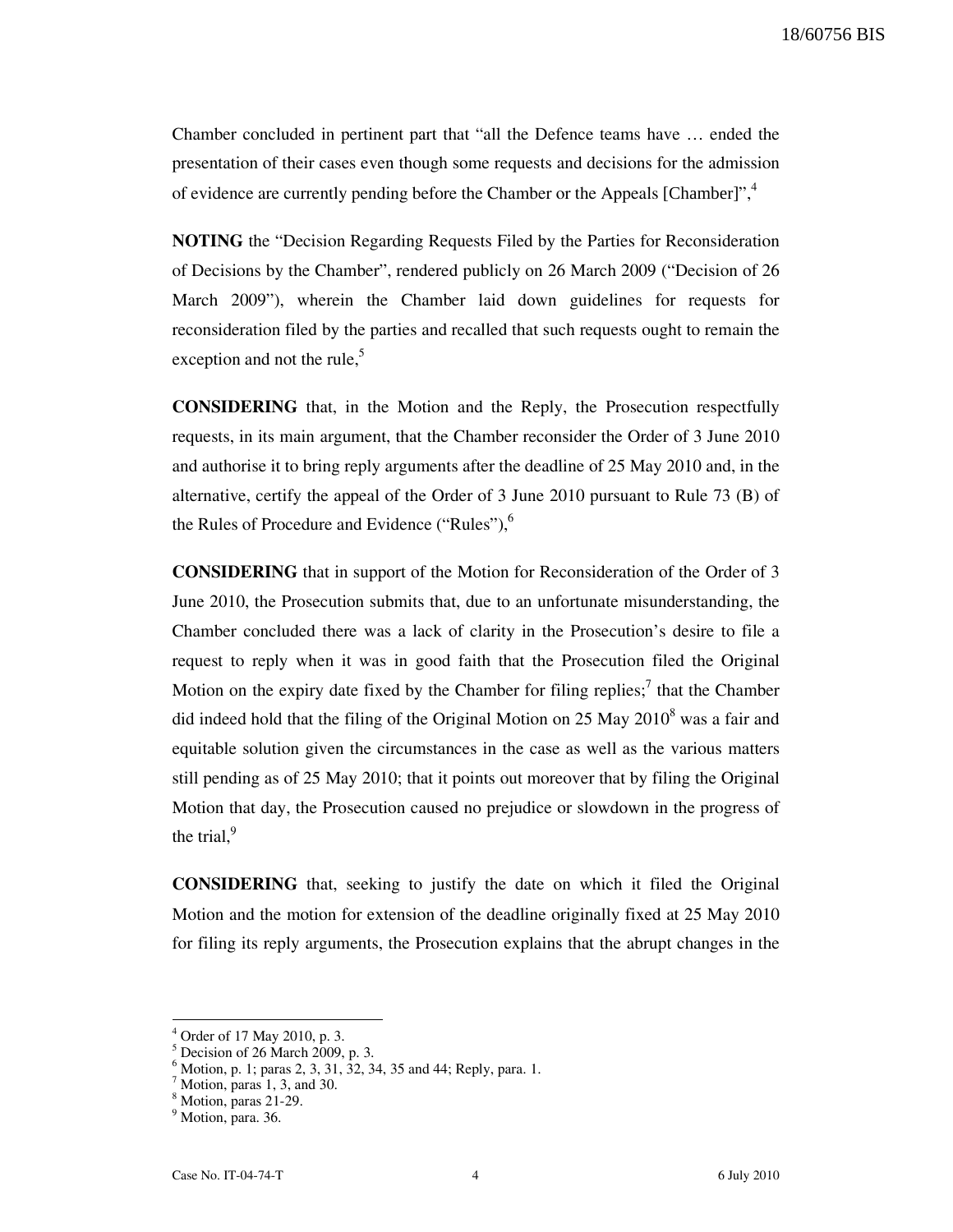hearing schedule caught it by surprise;<sup>10</sup> that the Prosecution had legitimate reason to think that the Defence teams would close presentation of their cases closer to September than May  $2010$ ;<sup>11</sup> that while the Prosecution has admittedly worked since the beginning of April to prepare its reply arguments, it nevertheless requires additional time, considering the scale of the case; that the Prosecution also waited until the very last moment to file the Original Motion, specifically so that it could take into account the decision concerning the statements or transcripts pursuant to Rule 92 bis of the Rules tendered by the Praljak Defence, which were still pending before the Appeals Chamber.<sup>12</sup>

CONSIDERING that in support of its good faith and unequivocal intention to submit these reply arguments, the Prosecution likewise recalls that as of  $27$  April  $2010$ ,<sup>13</sup> it informed the Chamber of this intent, adding that it was unable to take a decision in this connection while all the evidence had not yet been "received" by the Chamber, $14$ that in this respect, it therefore complied with the Order of 21 April 2010, which requested that the parties inform the Chamber of their intention to file or not to file replies of this sort,  $15$  that the Original Motion, which was made while decisions were yet pending, also sought to file a reply, yet also requested an extension of the deadline of 25 May 2010,  $16$ 

CONSIDERING that the Prosecution submits that Judge Prandler, in his dissenting opinion, attached to the Order of 3 June 2010, did indeed correctly assess the situation, in which it was implied that the Prosecution wished to file reply arguments at a later date, $^{17}$ 

CONSIDERING that, in addition to this, the Prosecution believes that the Chamber erred by mistakenly concluding that the Prosecution, in its Original Motion, had developed a theoretical argument, whereas in fact the Prosecution identified the requests still pending before the Chamber and the Appeals Chamber and that it regrets

 $10$  Motion, paras 4-11.

<sup>&</sup>lt;sup>11</sup> Motion, para. 11.

 $12$  Motion, paras 13 and 14.

<sup>&</sup>lt;sup>13</sup> See, e.g., "Prosecution Notice Regarding Rebuttal and Reopening of its Case", filed confidentially on 27 April 2010 ("Notice of 27 April 2010").

<sup>&</sup>lt;sup>14</sup> Motion, para. 17.

 $^{15}$  *Id.* 

 $16$  Motion, paras 18-20.

<sup>&</sup>lt;sup>17</sup> Motion, paras 17 and 38.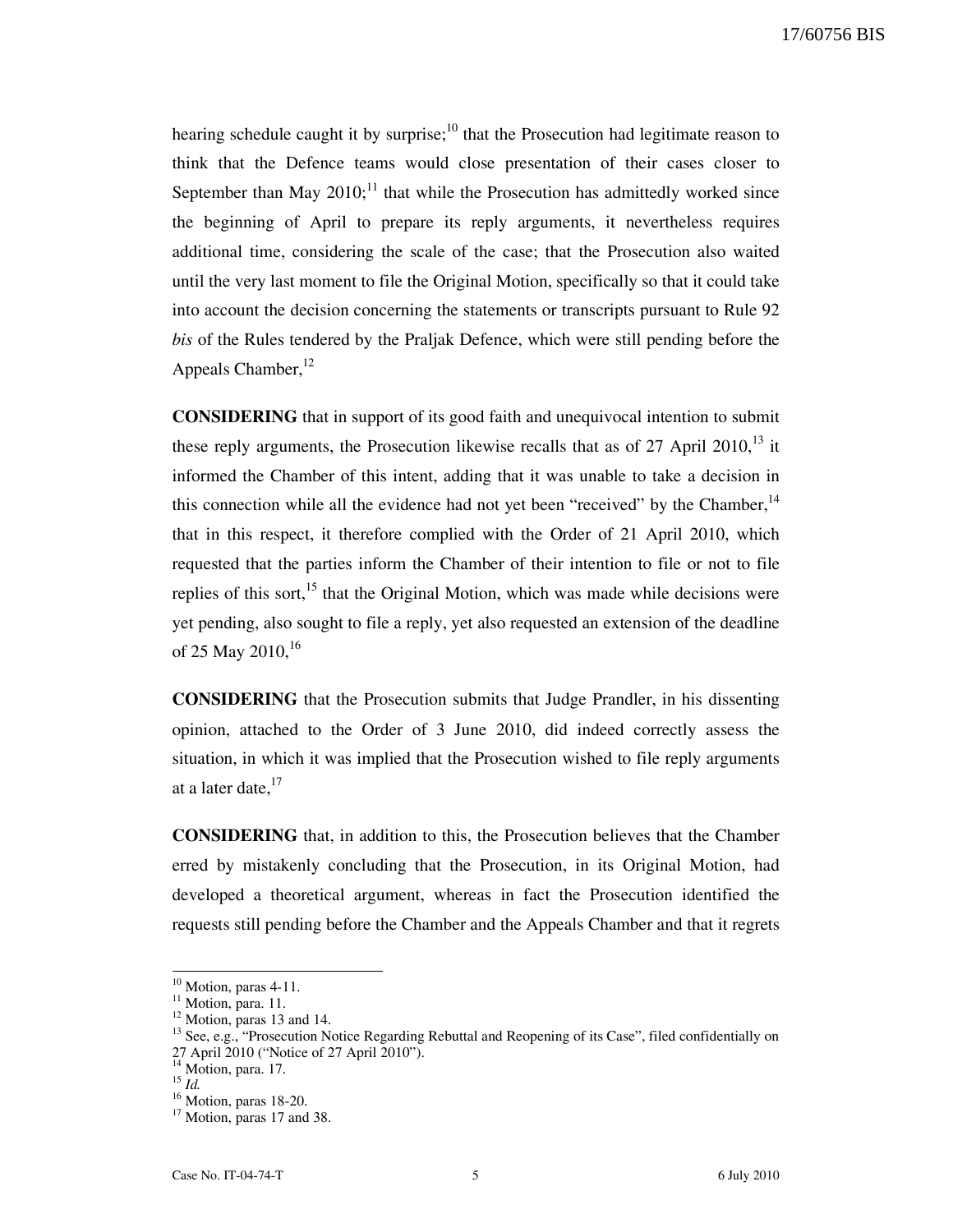the fact that the Chamber completely failed to take into account what is stipulated by Rule 85 (A) of the Rules and of the *Lukić* jurisprudence,<sup>18</sup> according to which the Prosecution is not obliged to submit its reply arguments before all of the parties have finished presenting their cases,  $19$ 

CONSIDERING that the Prosecution further argues that its "27 April and 25 May filings have been entirely proper and timely", further submitting that the Chamber might, in the interest of justice, apply Rule  $127 (A)(ii)$  of the Rules to authorise the Prosecution, following the expiry of the deadline of 25 May 2010, to file its reply arguments promptly, as stated in part in Confidential Annex 2 of the Motion;<sup>20</sup> that latitude of this sort regarding the time-limit granted by the Chamber to the Prosecution would be well received, given the latitude previously demonstrated by the Chamber towards the Praljak Defence, $^{21}$ 

CONSIDERING, lastly, that the Prosecution posits that the Order of 3 June 2010, in preventing it from filing reply arguments, ostensibly runs contrary to the interests of justice, the victims and the International Community, $^{22}$ 

CONSIDERING that, as concerns the argumentation in the alternative in the Motion for certification to appeal the Order of 3 June 2010, the Prosecution submits firstly that the impugned decision involves an issue likely to significantly affect the fair and expeditious conduct of the proceedings or the outcome of the trial; $^{23}$  that the opportunity for the Prosecution to file reply arguments is, in the Prosecution's view, an issue no less important than the admission under Rule 92 bis of statements or hearing transcripts of the Praljak Defence, which was certified, $^{24}$ 

CONSIDERING that the Prosecution then contends that the immediate resolution of this issue by the Appeals Chamber may materially advance the proceedings inasmuch as this would avoid having the issue raised before the Appeals Chamber later on, after

<sup>&</sup>lt;sup>18</sup> The Prosecutor v. Lukić et Lukić, Case No. IT-98-32/1-AR73.1, "Decision on the Prosecution's Appeal Against the Trial Chamber's Order to Call Alibi Rebuttal Evidence During the Prosecution's Case in Chief", 16 October 2008 ("Lukić Decision"), paras 11 and 12.

Motion, paras 21-30.

 $20$  Motion, paras 33 and 34.

 $21$  Motion, para. 37.

 $22$  Motion, para. 39.

 $23$  Motion, paras 41 and 42.

 $24$  Motion, para. 42.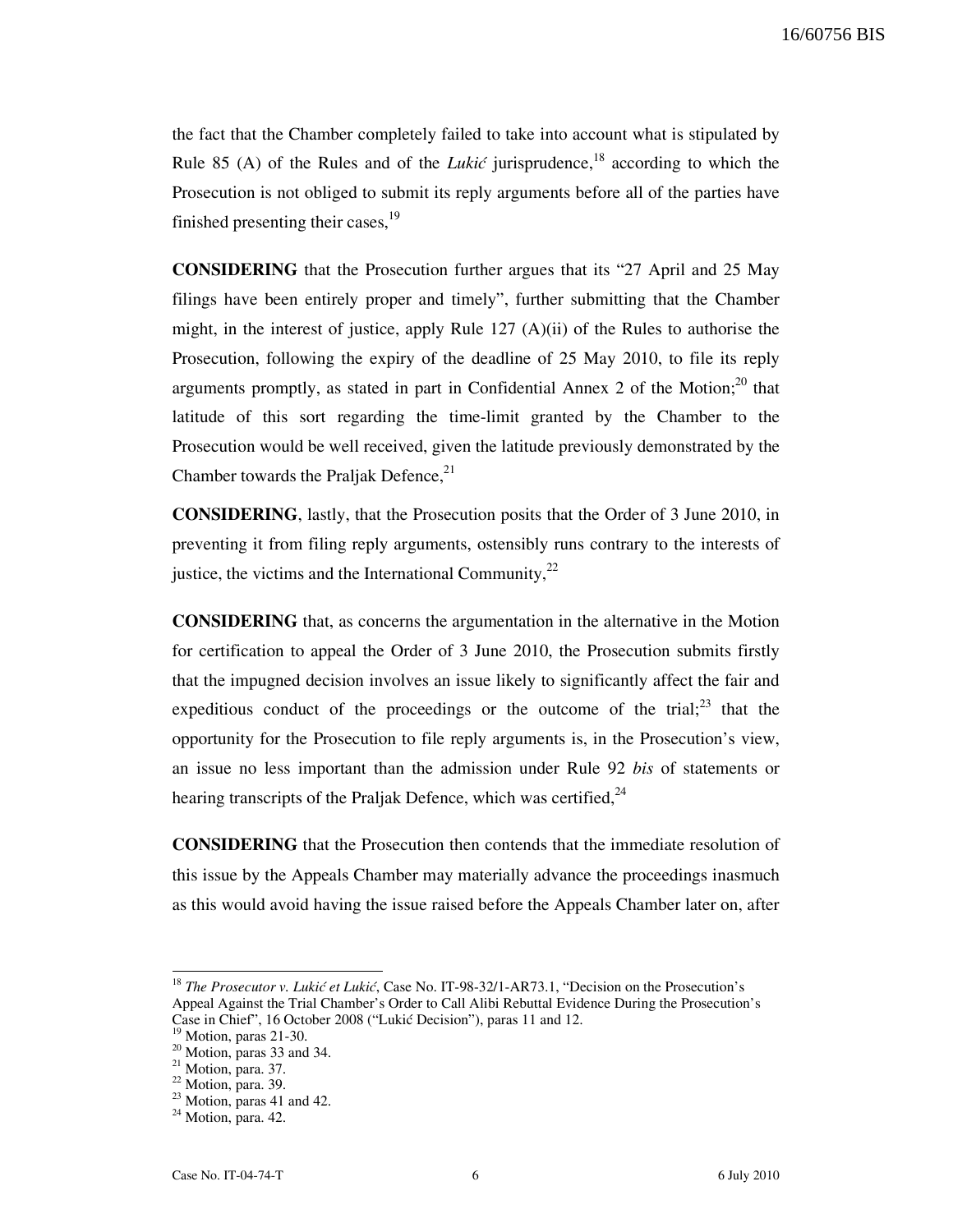judgement on the merits has come, which would produce consequences more difficult to resolve at that stage, $25$ 

CONSIDERING that the Defences, excepting the Prli} Defence, are opposed to the Motion; $^{26}$  that the Prlić Defence in fact yields to the discretion of the Chamber regarding whether the Motion ought to be granted insofar as it touches upon the reconsideration or certification to appeal the impugned decision, while contesting, like the Petković Defence,<sup>27</sup> the filing of reply arguments that fail to comply with the criteria established under Tribunal case-law, in the event that the Chamber were to decide to reconsider the Order of 3 June  $2010$ ,  $^{28}$ 

CONSIDERING that the Praljak Defence raises the point that the Motion exceeds the authorised limit of 3000 words without any explanation offered by the Prosecution that would justify it going over the word limit, unless of course the Praljak Defence is simply unaware that such authorisation was provided by the Chamber, $^{29}$ 

**CONSIDERING** that the Praljak and Coric Defences contend that the Motion is out of time inasmuch as it seeks to definitively overturn the Order of 21 April 2010 whereby the Chamber set the date of 25 May 2010 as the latest possible date for filing any requests to reply; that the Prosecution ought to have contested this Order setting the date for 25 May 2010 within the lawful time-limit of 7 days, that is by 28 April 2010, or even to have filed the Original Motion promptly instead of waiting for the expiry of the 25 May 2010 deadline to do so,  $30$ 

CONSIDERING that the majority of the Defence teams argue that the Prosecution has not established there was an error in the reasoning of the Order of 3 June 2010, or particular circumstances, which might include new facts or new arguments, and which might justify reconsideration of the Order of 3 June 2010 to avoid injustice, and authorise the Prosecution to bring its reply arguments;<sup>31</sup> that the Defence teams find that the Prosecution has likewise failed to establish how it is that the immediate

 $25$  Motion, para. 43.

<sup>&</sup>lt;sup>26</sup> Stojić Response, paras 1-8 and 11; Praljak Response, paras 2, 24 and 30; Petković Response, para. 1, Ćorić Response, para. 1.

<sup>&</sup>lt;sup>27</sup> Prlić Response, p. 1, paras 1-3; Petković Response, paras 1-23.

 $28$  Prlić Response, p. 1, paras 5 and 6.

<sup>29</sup> Praljak Response, paras 2, 21-33.

 $30$  Praljak Response, paras 2, 14-16; Ćorić Response, paras 4 and 5.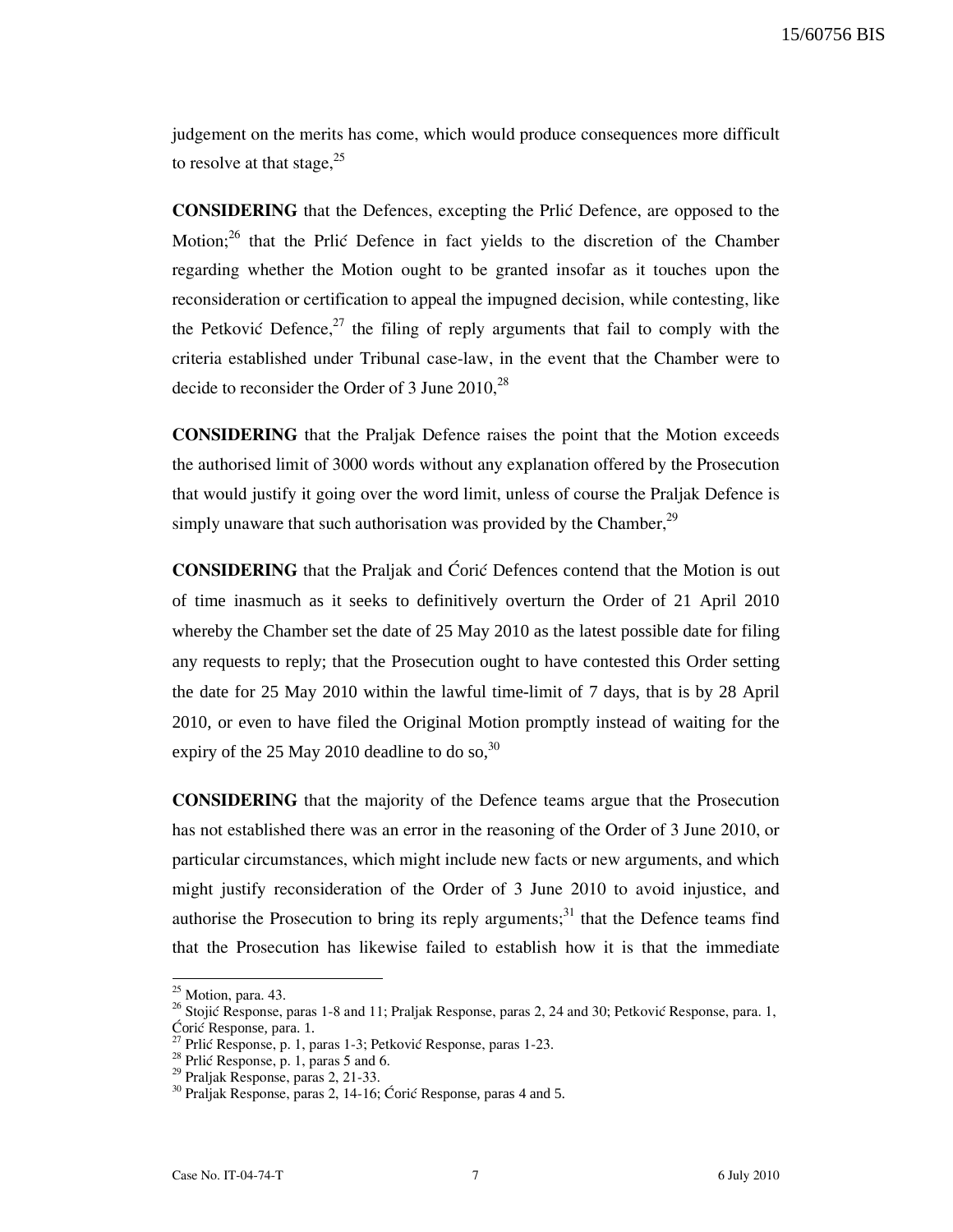resolution of this issue by the Appeals Chamber would materially advance the proceedings and submit that the Prosecution, by bringing its Motion, is permanently impeding the progress of the trial,  $32$ 

CONSIDERING that, more particularly, as concerns the portion of the Motion regarding reconsideration, the Stojić Defence underscores that the Prosecution is more than anything else merely reiterating and fleshing out the arguments it brought in the Original Motion;<sup>33</sup> that the Prosecution has not established that the Chamber erred in its reasoning when it found that the Prosecution was capable of submitting its reply arguments within the time-limit set down while certain decisions on the admission of evidence were still pending; that the Chamber's decision does not deviate from the practice of the other Chambers at the Tribunal and that the Prosecution thus could not have been unaware of the relevant jurisprudence in this area,  $34$ 

**CONSIDERING** that the Prlić, Stojić, Praljak et Petković Defences add that nothing prevented the Prosecution from submitting its reply arguments within the prescribed time-limit, given the Defence evidence already admitted; $35$  that several Defence teams add further that the Prosecution might also have submitted its reply arguments on the basis of the evidence proffered to the Chamber, the status of which remained pending, inasmuch as the Prosecution already knew the essence of all of the Defence evidence.<sup>36</sup>

CONSIDERING that the Prli} Defence underscores further that the Prosecution knew that the Chamber had declared the presentation of defence evidence closed on 17 May 2010, which the Prosecution, moreover, did not contest,  $37$ 

**CONSIDERING** moreover that the Stojić, Petković and Ćorić Defences submit that the Prosecution has not shown valid circumstances for leave to bring reply arguments beyond the time-limit afforded,<sup>38</sup>

 $31$  Stojić Response, paras 1-8 and 11; Praljak Response, paras 2, 24 and 30; Petković Response, paras 2- $\frac{5}{32}$ ; Coric Response, paras 4 and 5.

Stojić Response, para. 12; Petković Response, paras 6 and 7; Ćorić Response, paras 13-18.

 $33$  Stojić Response, paras 2 and 3.

<sup>&</sup>lt;sup>34</sup> Stojić Response, paras 4-8.

<sup>&</sup>lt;sup>35</sup> Prlić Response, paras 5 and 6; Stojić Response, para. 8; Praljak Defence, paras 17 et 28; Petković Response, para. 3.

Prlić Response, paras 5 and 6; Stojić Response, para. 5; Petković Response, para. 3.

 $37$  Prlić Response, paras 5 and 6.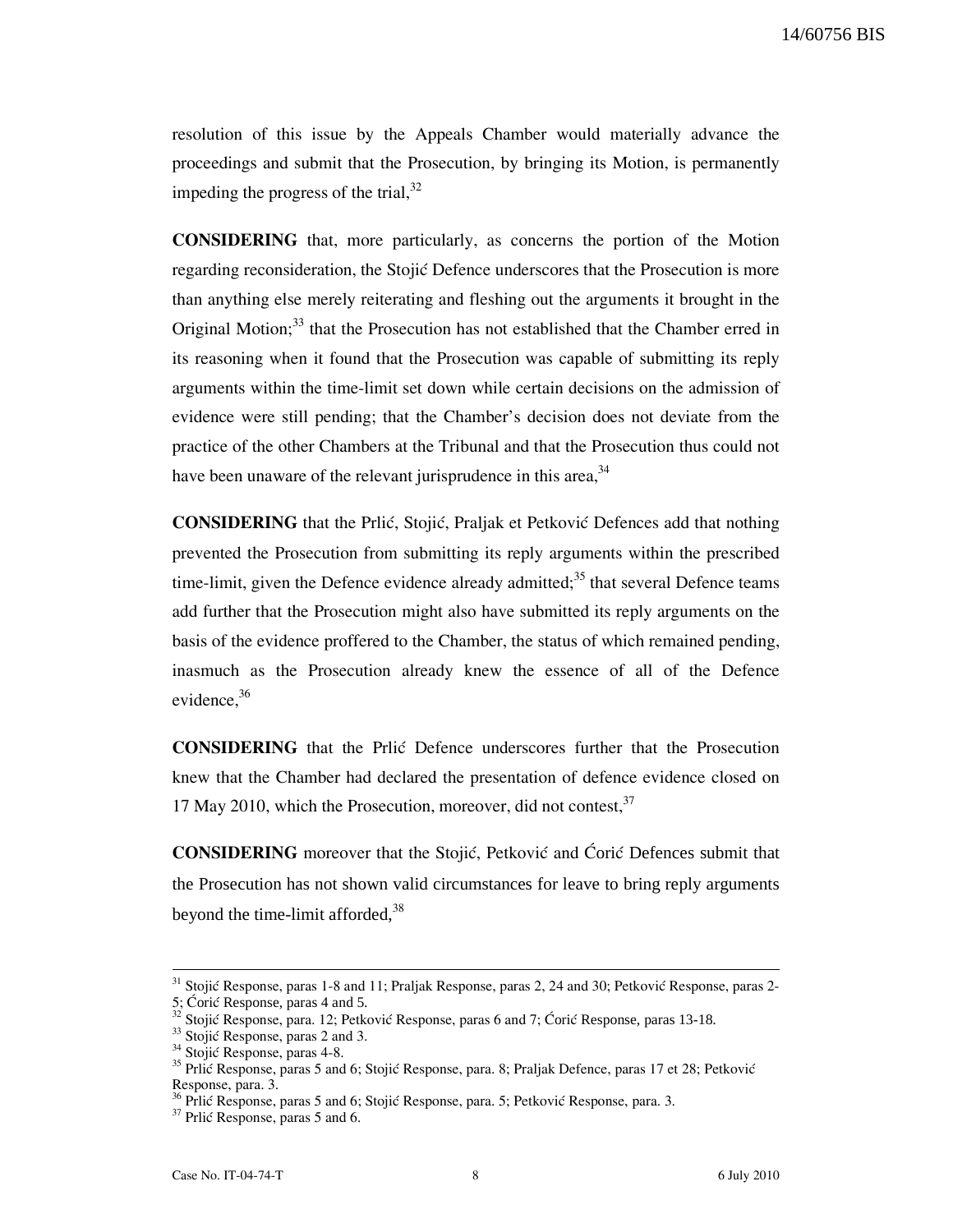CONSIDERING that, as concerns that portion of the Motion touching upon certification to appeal the impugned decision, the Defence teams contend that the Motion does not meet the criteria of Rule 73 (B) of the Rules,  $39$ 

CONSIDERING that, in particular, the Praljak Defence deems the matter of enforcing a clearly established time-limit unworthy of appellate review<sup>40</sup> and the Petković Defence adds that the Prosecution's delay in filing reply arguments within a specified span of time cannot be allowed to constitute a basis for requesting leave to appeal the impugned decision, $41$ 

**CONSIDERING** furthermore that the Stojic Defence underscores the fact that the Prosecution has not established how the immediate resolution of the issue by the Appeals Chamber would materially advance the proceedings, and that the right to bring reply arguments is not automatic; that the Petković and Ćorić Defences argue that the Prosecution's failure to comply with the Order of 3 June 2010 delays the progress of the trial rather than causing the proceedings to advance,  $42$ 

CONSIDERING that the Chamber recalls at the outset that in an e-mail dated 8 June 2010, the Chamber informed all of the parties, including the Praljak Defence, $43$  that it was granting the Prosecution's e-mail request to exceed the total authorised limit of 3,000 words for filing a Motion, and, in an e-mail dated 22 June 2010, the Chamber authorised the Prosecution to submit the Reply,

CONSIDERING firstly that the Chamber holds the Motion lawful in that it pertains to the Order of 3 June 2010, whereby the Chamber rejected the Original Reply seeking to suspend the time-limit of 25 May 2010 set by the Order of 21 April 2010, and in the same document concluded that the Prosecution had not filed any request to reply, and not to the Order of 21 April 2010, which fixed the time-limit of 25 May 2010 for submitting reply arguments,

<sup>&</sup>lt;sup>38</sup> Stojić Response, para. 11; Petković Response, para. 8; Ćorić Response, paras 6-12.

<sup>&</sup>lt;sup>39</sup> Stojić Response, para. 12; Praljak Response, para. 29; Petković Response, paras 6 and 7; Ćorić Response, paras 13-18.

<sup>40</sup> Praljak Response, para. 29.

 $41$  Petković Response, paras 6 and 7.

<sup>&</sup>lt;sup>42</sup> Petković Response, paras 6 and 7; Ćorić Response, paras 13 and 14.

<sup>&</sup>lt;sup>43</sup> The Chamber points out, however, that due to a technical issue, Mr Pinter, Co-Counsel for the Accused Slobodan Praljak, did not receive the e-mail sent by the Chamber to the parties, which Mr Kovačić, also co-counsel for the Accused Slobodan Praljak, did in fact receive.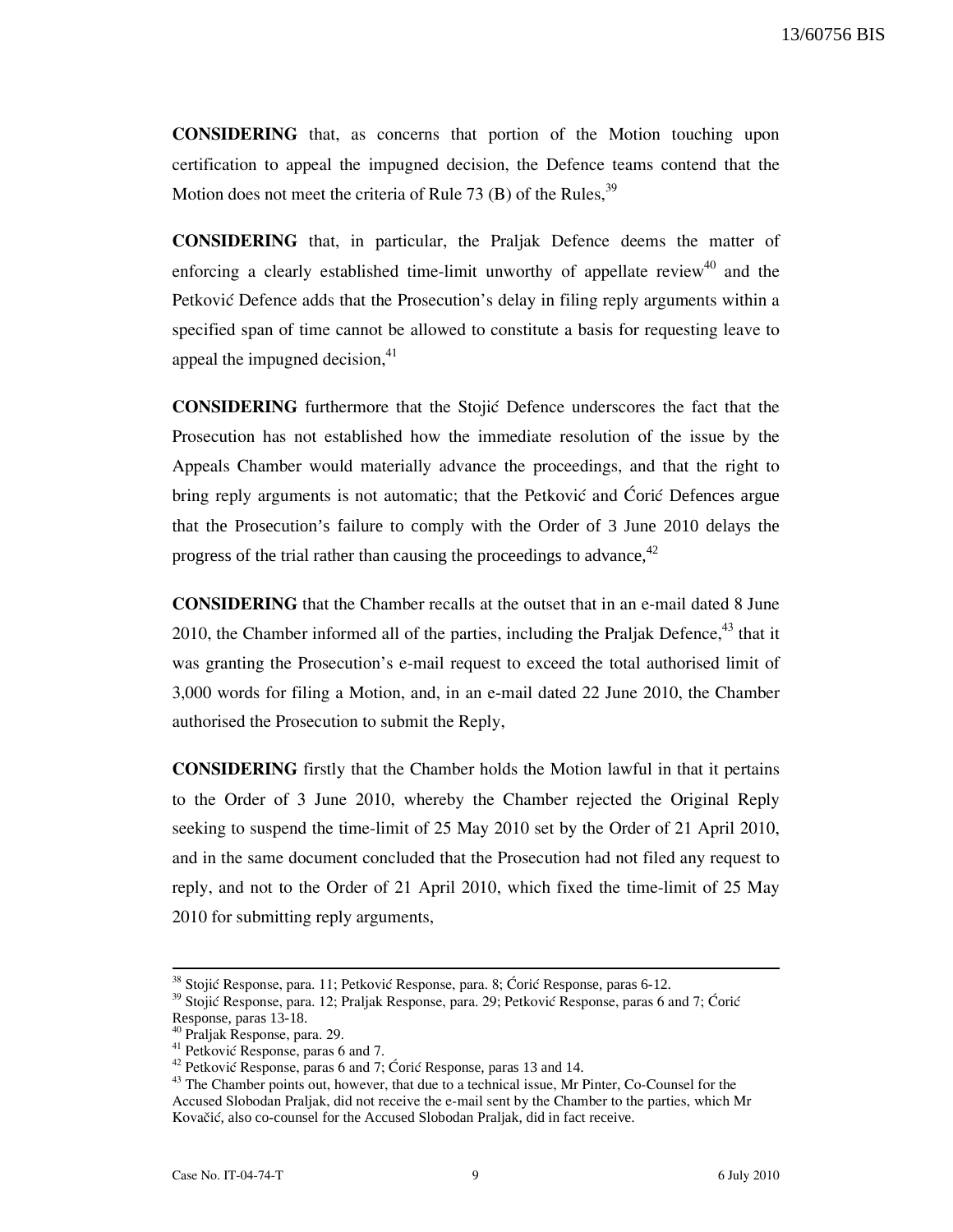CONSIDERING that, with regard to that portion of the Motion addressing reconsideration of the Order of 3 June 2010, the Chamber points out that the Prosecution, acting through its Motion, has neither placed new facts or particular circumstances into evidence, nor established that the Chamber committed a clear error in its reasoning to reject the Original Motion,

CONSIDERING that the Chamber observes that the Prosecution does nothing more than explore arguments concerning the circumstances surrounding the Original Motion and that it calls into question the decision taken by the Chamber by repeating generally the same arguments as those submitted in the Original Motion or in providing further details that should have been filed in support of the Original Motion,

CONSIDERING that although the Chamber may be entirely sympathetic to the change of schedule as the trial unfolded that forced the Prosecution to prepare for the prospect of filing its reply arguments more rapidly than first thought, the Chamber remains no less persuaded that this did not relieve the Prosecution of its duty to seize the Chamber as of 21 April 2010 or within a reasonable time, by a request moving to suspend a time-limit or to extend it; that, in the view of the Chamber, the Prosecution's omission allowed the Chamber to reasonably expect that on 25 May 2010, the expiry date for filing requests to reply, the Prosecution would submit a proper and timely request to reply, instead of a motion to suspend the deadline that fell upon the same day as the expiry date thereof,

CONSIDERING, moreover, that the Chamber fully understood what was contained in the Notice of 27 April 2010, which simply informed the Chamber of the Prosecution's desire to file a request to reply generally after the close of the Defences' case, while remarking that several requests to admit exhibits remained pending before the Chamber and the Appeals Chamber; that, nevertheless, as the Chamber previously recalled in the Decision of 3 June 2010, following the established practice of the Chamber in this proceeding with respect to notices, the Notice of 27 April 2010 could not and cannot now in any way be likened to a request, let alone a request to suspend the deadline of 25 May  $2010<sup>44</sup>$ 

<sup>&</sup>lt;sup>44</sup> Order of 3 June 2010, p. 5; see in this regard, the Oral Decision on the Notices Filed by the Parties, 15 June 2009, T(F), p. 41355, in which the Chamber reminded the parties that it can only be seized of a matter when a party properly and timely files a request.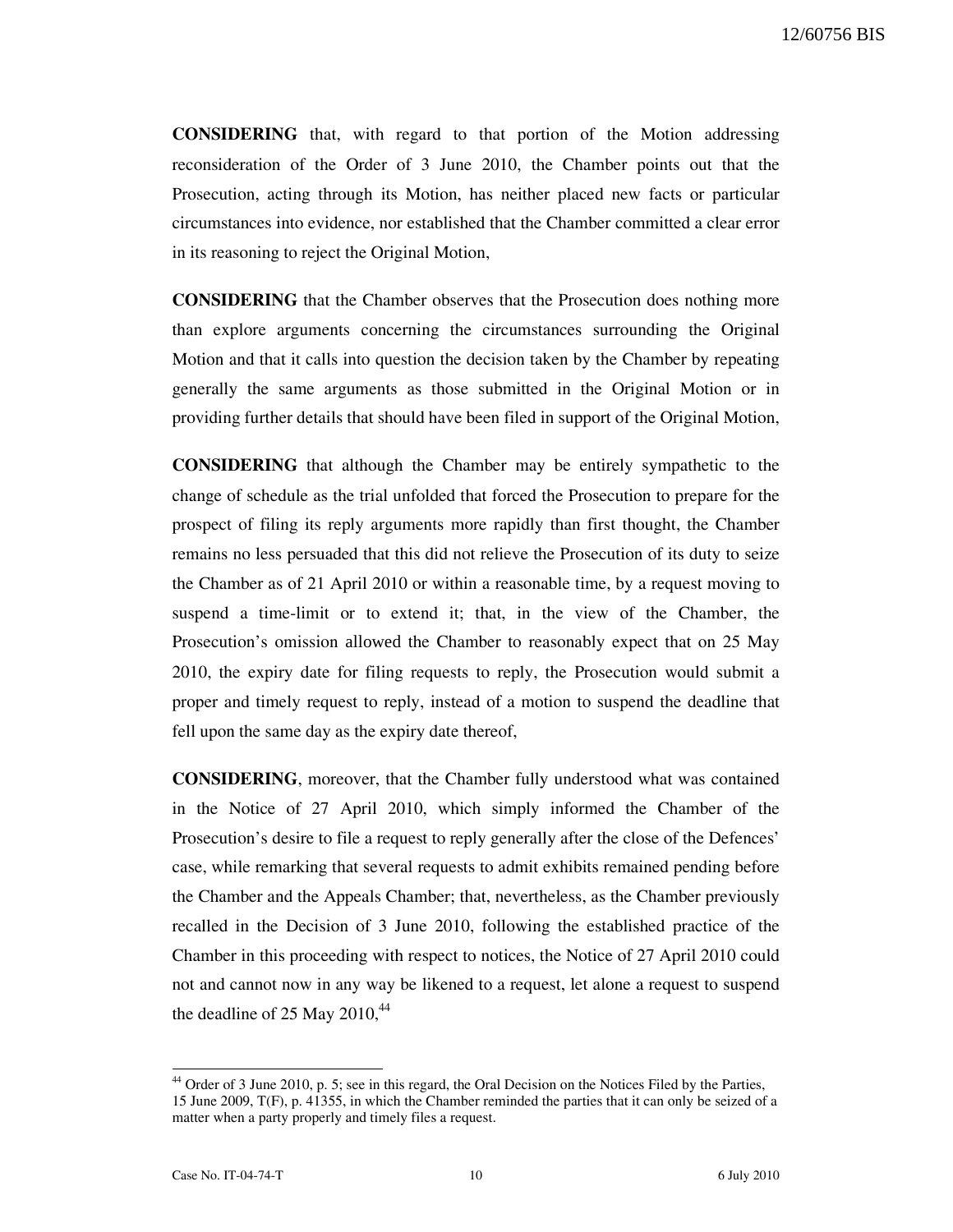CONSIDERING that the Chamber therefore held without error of law that it was seized of the Original Motion alone, which was no more than a request to suspend the deadline for the submission of reply arguments without specifying whether there was any concrete exculpatory evidence, already admitted or awaiting admission but known to the Prosecution and likely to support a request to reply subject to the strict criteria that govern replies, $45$ 

**CONSIDERING** that, contrary to what is alleged in the Motion,  $46$  the act of listing in the Original Motion (which the Chamber once more recalls to have been filed on the expiry date of the deadline for submitting reply arguments) the requests still pending before the Chamber<sup>47</sup> and the Appeals Chamber does not constitute an adequate approach for seeking to have the deadline of 25 May 2010 suspended for the purpose of later submitting reply arguments,

CONSIDERING moreover, that in the Motion, the Prosecution does not factor in the the Chamber's findings that the Prosecution possessed sufficient knowledge of what was generally contained in all of the Defence evidence tendered to the Chamber to be capable of bringing a request to reply within the time-limit imposed,  $48$  that the Chamber is left to conclude that, in the Motion and in the Reply, the Prosecution reiterates its original arguments, contending little else beyond the fact that the Defence teams as a whole had not yet finished arguing their defence cases and that the Chamber could not consequently force the Prosecution to submit a motion for reply argument prematurely, $49$  yet without drawing attention to one error of law in the reasoning of the Order of 3 June 2010 or in the Order of 17 May 2010, which the Prosecution does not contest and by which the Chamber declared the presentation of defence evidence closed,

CONSIDERING, finally, that the Prosecution offers no valid reason why the Chamber should now authorise it to file reply arguments subsequent to expiry of the time-limit; that the simple fact that the hearing schedule was turned upside down

 $45$  Order of 3 June 2010, pp. 6 and 7.

 $46$  Motion, paras 21 and 22.

 $47$  In this regard, the Chamber points out that, contrary to what is alleged in paragraph 25 of the Motion, the "Order to Admit Evidence Regarding Expert Witness Slobodan Janković and Expert Witness Heinrich Pichler", was issued by the Chamber and distributed to the parties, including the Prosecution, on 25 May 2010 and not 1 June 2010.

 $6^3$  Order of 3 June 2010, p. 5.

<sup>49</sup> Motion, paras 27-30; Reply, para. 5.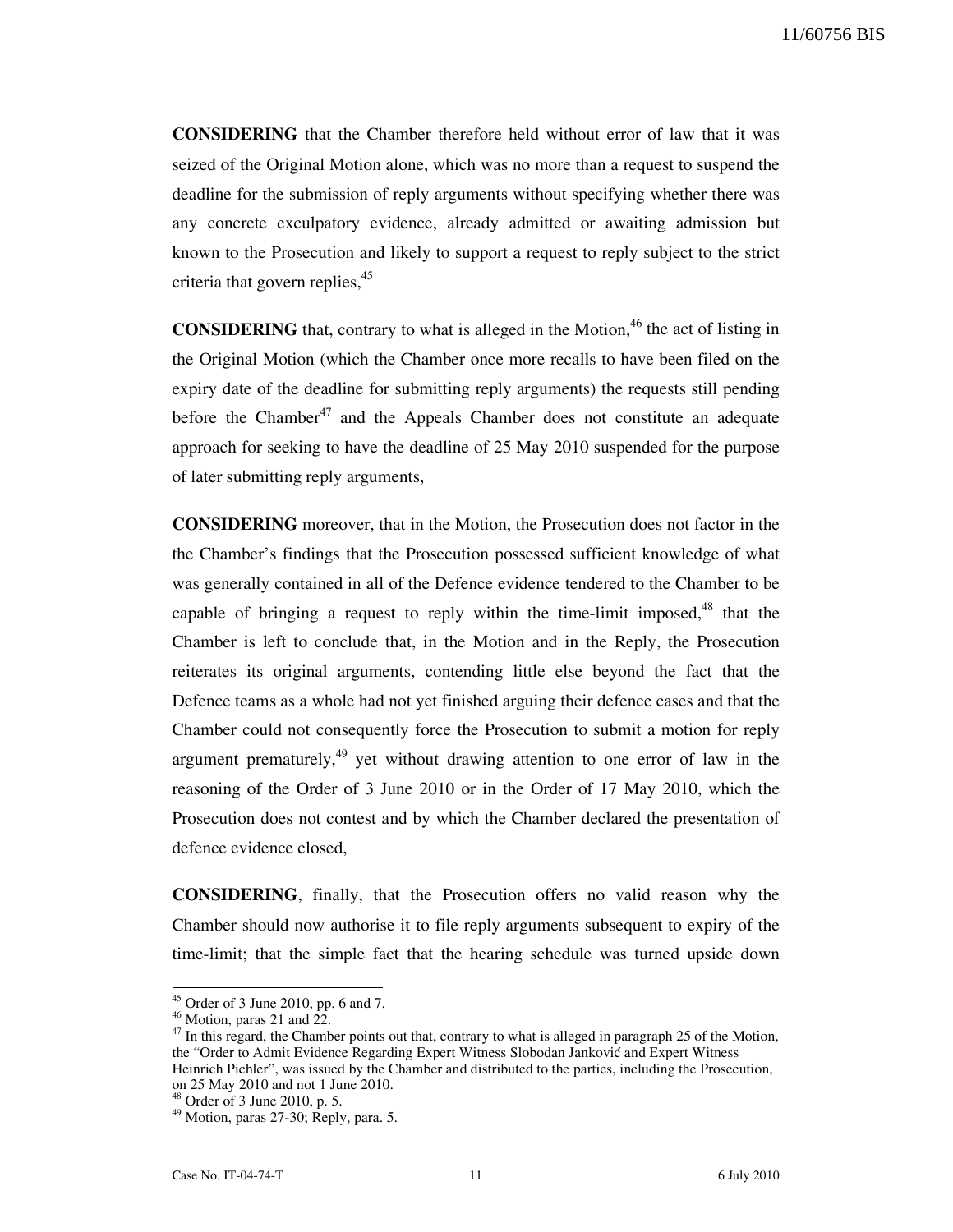cannot in and of itself justify extending the date for filing reply arguments, especially insofar as this argument was never previously submitted by the Prosecution; that the fact of requests still pending before the Chamber or the Appeals Chamber does not constitute an argument to justify extension either, inasmuch as the Prosecution had been made aware of all of the exculpatory materials tendered by the Defence teams; that the Chamber is not persuaded by the explanation that "[w]hen some Defence evidence has not yet been presented, and where it is not known which Defence evidence has been admitted and which has been refused, the Prosecution is substantially disadvantaged in making informed decisions in how to invest and direct its limited rebuttal efforts";<sup>50</sup> that the Prosecution was capable of identifying from those few pending decisions and especially from the evidence already admitted which important issues were raised in the Defence arguments and likely to meet the criteria for a reply,

CONSIDERING that the Chamber consequently decides to deny the Motion as to its first part,

CONSIDERING moreover that, as concerns that portion of the Motion addressing the request for certification to appeal the Order of 3 June 2010, the Chamber is persuaded of the lawfulness of the said order but nevertheless finds that the Prosecution has shown that the sum and substance of the Motion constitutes an important issue for the Prosecution; that this issue is likely to materially affect the fair and expeditious conduct of the trial or its outcome and that the immediate resolution of this issue by the Appeals Chamber would significantly advance the proceedings,

<sup>&</sup>lt;sup>50</sup> Motion, para. 23.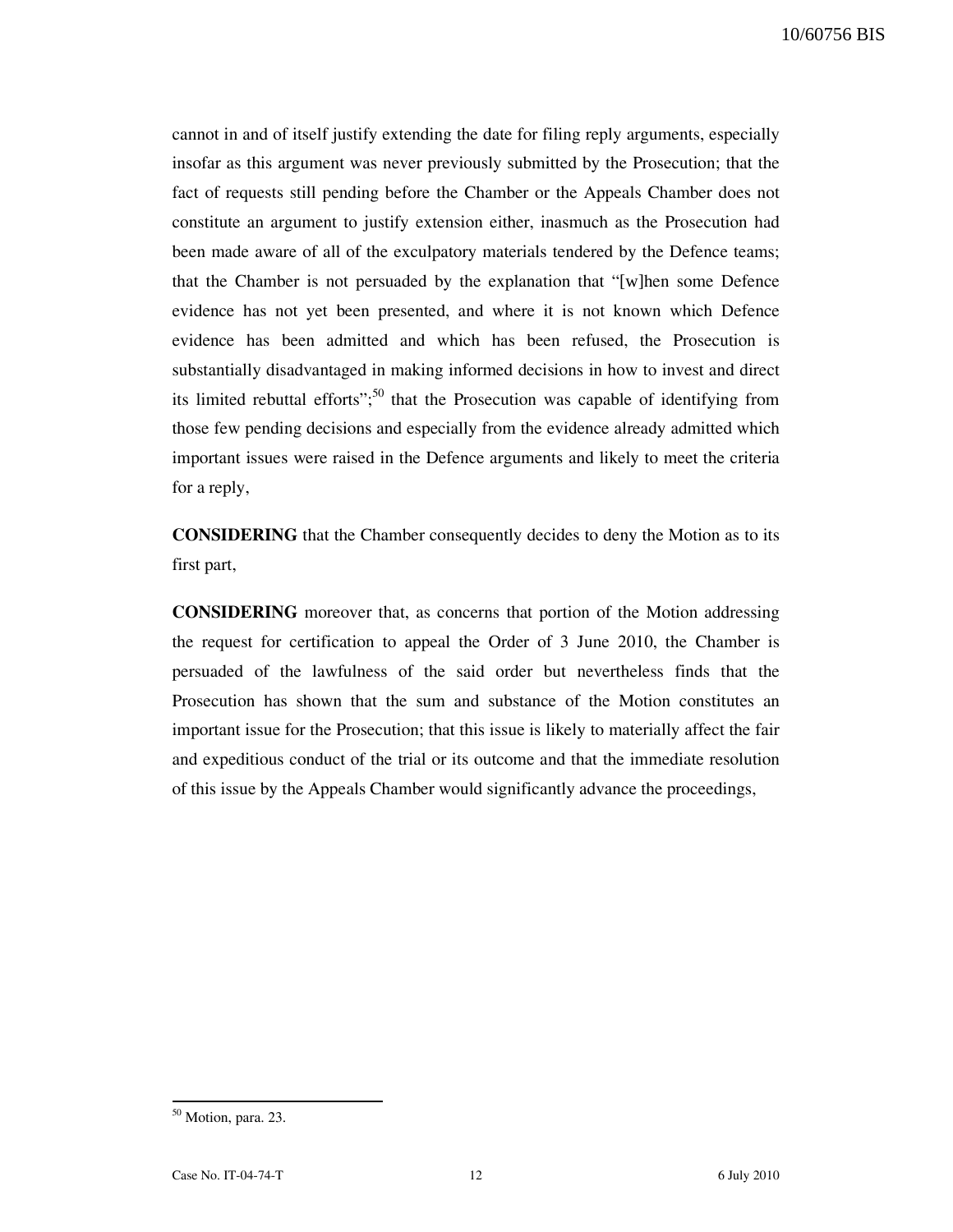### FOR THE FOREGOING REASONS,

PURSUANT TO Rules 54 and 73 (B) of the Rules,

DECIDES by a majority to GRANT the Motion PARTIALLY,

CERTIFIES the Prosecution's Appeal concerning the Order of 3 June 2010, and

DENIES by a majority the request for reconsideration of the Order of 3 June 2010.

Judges Antonetti and Trechsel each join an individual opinion to the Decision.

Judge Prandler joins a partially dissenting opinion to the Decision.

Done in English and in French, the French version being authoritative.

/signed/

\_\_\_\_\_\_\_\_\_\_\_\_\_\_\_\_\_\_\_\_\_\_\_

Jean-Claude Antonetti Presiding Judge

Done this sixth day of July 2010 At The Hague The Netherlands

[Seal of the Tribunal]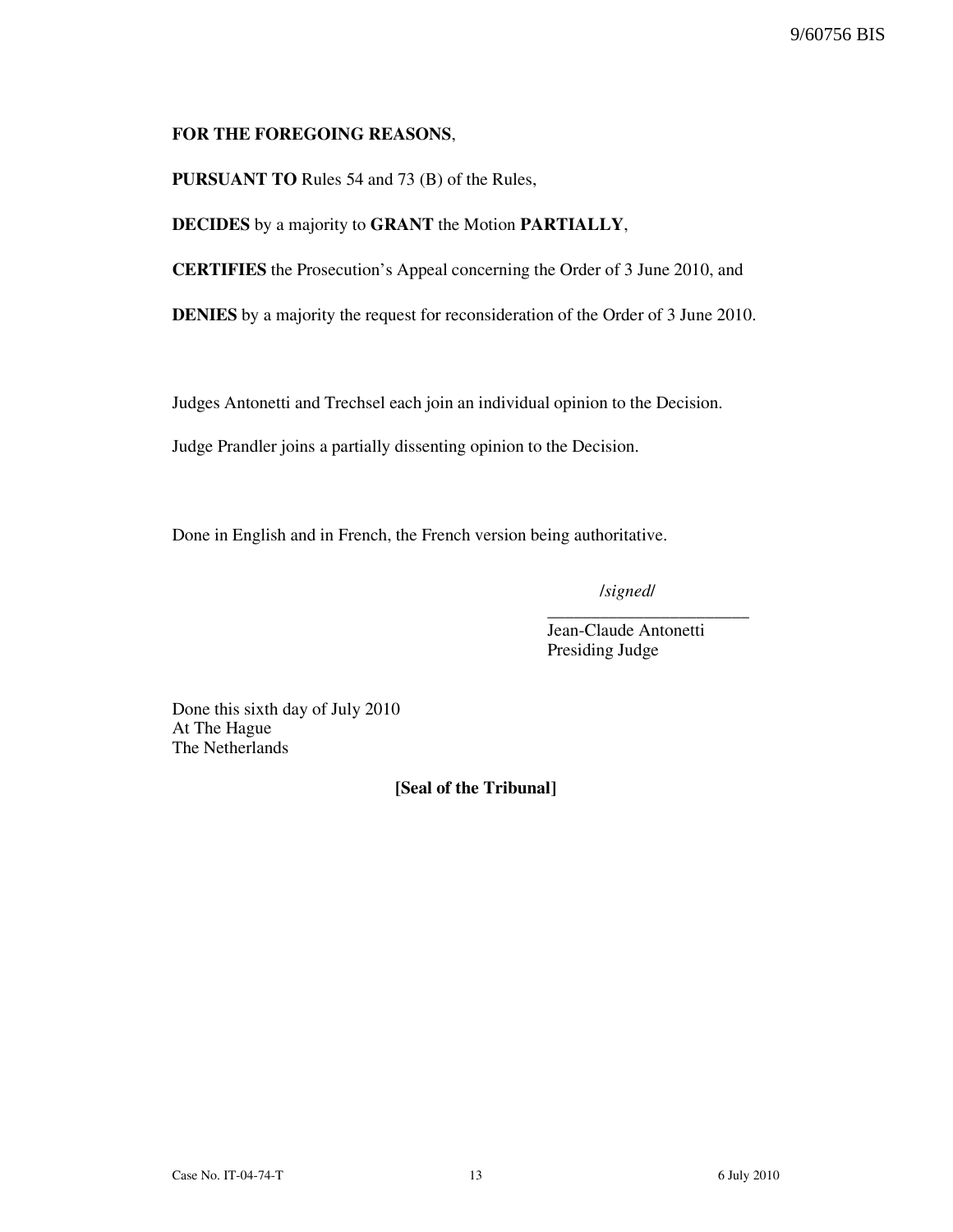### **Individual Opinion of the Presiding Judge: Jean-Claude Antonetti**

The Trial Chamber has decided by a majority not to reconsider its Decision of 3 June 2010, however, it decided unanimously to certify the Prosecution's appeal.

The issue regarding the Prosecution's hypothetical opportunity to reply once the presentation of Defence evidence closed was exhaustively considered by the Chamber as it invited the parties, on 21 April 2010, to inform the Chamber whether they intended to exercise the option contemplated under Rule 85 (A) (iii) of the Rules.

Subject to these conditions, the Trial Chamber had fixed 25 May 2010 as the latest date for filing submissions, thereby leaving the Prosecution over a month to draft its submissions. The Prosecution had ample time until then to achieve this task, especially as the Coric Defence's final witness testified on 1 April 2010.

If the Prosecution, after several years of proceedings, is unable to inform us within one month whether it is requesting leave to reply, then there is truly a problem whose causes I cannot fathom.

The principal argument developed in paragraphs 10, 11, 12, 13, 24, 25, 26, 27 and 28 of the Prosecution's submission is to say that there is currently a request pending in the Appeals Chamber and that there are forthcoming decisions concerning certain requests for admission of evidence.

We cannot embrace this logic for, as regards the decision currently pending before the Appeals Chamber, it concerns only the statements taken pursuant to Rule 92 *bis* of the Rules, with which the Prosecution is quite familiar, seeing that the Prosecution asserts with great clarity that it is opposed to the admission of certain exhibits.<sup>51</sup>

In its submissions, the Prosecution appears to indicate that it may perhaps need to cross-examine the 92 *bis* witnesses. The issue this raises is whether these 92 *bis* witnesses fall in any way within the ambit of the Čelebići jurisprudence regarding whether this is an important issue, an issue raised by Defence evidence or an issue which the Prosecution could not have reasonably foreseen. $52$ 

l <sup>51</sup> In the "Prosecution Combined Response to Slobodan Praljak's Two Motions for Admission of Written Evidence in Lieu of Viva Voce Testimony Pursuant to Rule 92 bis and Motion for Admission of Evidence Pursuant to Rule 92 quarter", dated as of 28 October 2009, the Prosecution asserts its objections concerning the said documents. The Prosecution opposed the admission of these statements on different grounds, including specifically the fact that it was up to the Defence to delete any references to "acts and conduct of the Accused", as alleged in the Amended Indictment of 11 June 2008, in the said written statements or hearing transcripts in light of their inadmissibility, based on the Tribunal's jurisprudence, of the passages touching upon the "acts and conduct of the Accused as alleged in the Indictment". The Prosecution adds in this respect that the exhibits relating to the state of mind and the participation in a joint criminal enterprise concern the "acts and conducts of the Accused as alleged in the Indictment" and cannot therefore be admitted, in accordance with Rule 92 bis (A) of the Rules.

<sup>52</sup> Case No. IT-96-21-T, Judgement, The Prosecutor v. Zejnil Delalić, Zdravko Mucić, alias Pavo, Hazim Deli} and Esad Land`*o, alias Zenga*, 20 February 2001.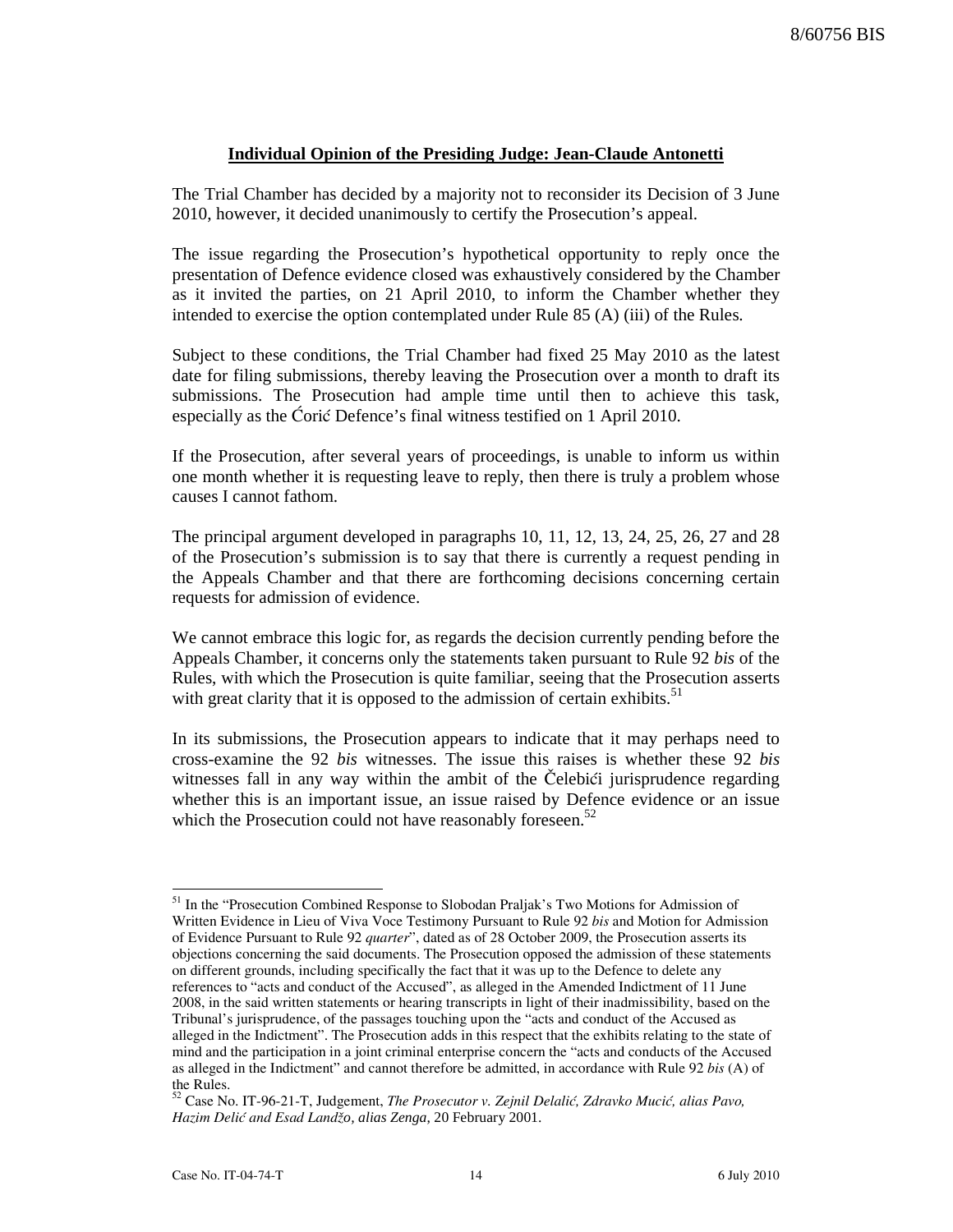The very terms of Rule 92 *bis* of the Rules enumerate the factors favouring admission (cumulative, context, analysis of ethnic make-up, effects of the crimes on the victims, character of the accused).

It is rather obvious that almost all of the 92 *bis* witnesses for the Praljak Defence have been proffered to evoke the "character of the Accused".<sup>53</sup> There was no other outcome possible, as the same article provides that certain factors weigh against admission (acts and conduct).

In these circumstances, I observe no trace of any important issue because here we do not have witnesses of acts and conduct alleged in the Indictment, but rather, character witnesses.

The character of the Accused was not raised only when Defence evidence was tendered, because the Prosecution had been informed regarding the "character" of the Accused at the time of its **preliminary statement**. 54

Concerning the forthcoming decisions about certain exhibits in the process of being admitted, the Prosecution also asserts its point of view on these exhibits.<sup>55</sup>

I have questions concerning the sentence appearing in paragraph 17: "In an international organization involving a mixture of languages, cultures and legal systems, it may be that these factors occasionally contribute to misunderstandings or misperception, where different persons may look at a given situation and see or hear different things . . . ."

Although it is true that there are idiosyncrasies resulting from varying legal systems, all parties are responsible for equipping themselves with competent people who can resolve this issue; this is what the Chamber itself has done by surrounding itself with assistants and interns who have exceptionally in-depth knowledge of the Common Law system (e.g., we were consulting several weeks ago, as we had done for several months, with a former US prosecutor in a large American city . . . ). It was the Prosecution's responsibility to address the issue it thought it observed independently, given the considerable means at its disposal for including within its team a competent francophone lawyer excelling in knowledge of the continental system.

<sup>&</sup>lt;sup>53</sup> The Praljak Defence brought 68 witnesses in order to evoke the "character of the Accused" and particularly the fact that Praljak "maintained high moral and ethical standards throughout his entire life, including, before, during and after the conflict" (Annexes 1-3 to Slobodan Praljak's Motion for Admission of Written Evidence in Lieu of Viva Voce Testimony Pursuant to Rule 92 bis).

 $54$  "The only thing to do was either to flee or to get immersed into this with full energy, working 18, 19 hours a day, courageously, and see what could be done. We were ashamed of what we were unable to do, but I don't think that I ever attended a meeting or a gathering where with any of the people I met I heard anything that would be against my moral values, and I think that my moral values are fully proper, and I followed them throughout my life". Excerpts from the Preliminary Statement of Slobodan Praljak, 27 April 2006, p. 990.

 $55$  In its Response of 29 April 2010 to the Valentin Ćorić's Request for the Admission of Documentary Evidence, the Prosecution was able to convey its objections concerning all of the exhibits proffered. For example, the Prosecution spoke thus to Exhibit 5D00269: "The Prosecution objects to this document on the basis that it bears insufficient indicia of authenticity. This is an anonymous, unsigned, undated document typed on unheaded paper with no identifying stamps other than one to show that it was found in the Croatian Archives".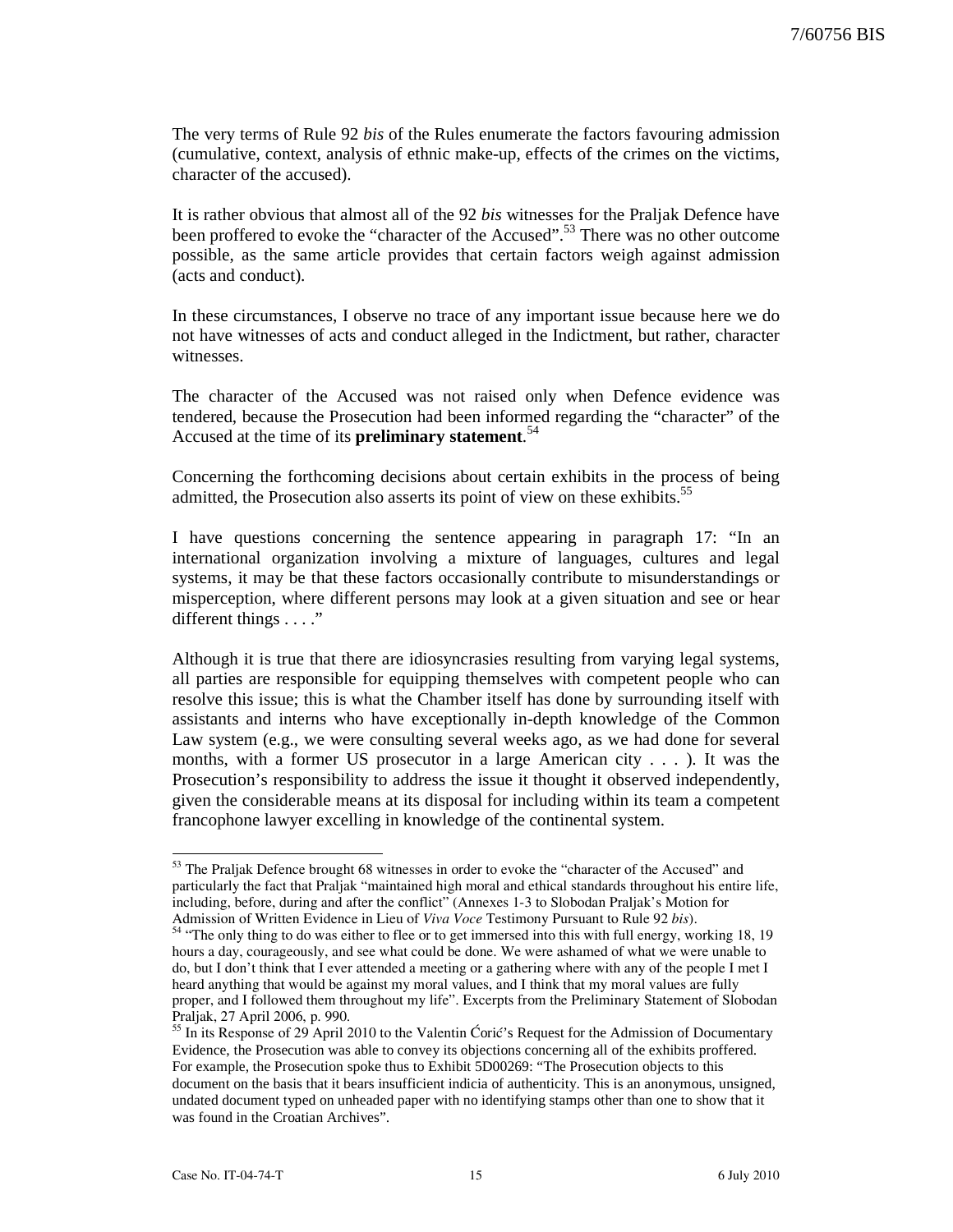The Motion offers no persuasive reason, within the meaning of Rule 127 of the Rules, for thinking that the Prosecution could conveniently declare its independence from the criterion imposed.<sup>56</sup>

The Prosecution has personal responsibility for the expeditious conduct of the trial. It must act so as to avoid needlessly prolonging hearings. To go down the road suggested by the Prosecution would be, in my point of view, to act contrary to the requirement for expeditious conduct of the trial. I observe in this respect that it is the Prosecution that has, in addition, seized the Chamber of a request for re-opening its case-in-chief in light of the "unexpected"(?) discovery of documents belonging to fugitive Mladić.

This request<sup>57</sup> has had the notable effect of slowing down the proceedings because the Prosecution will definitely not make its statement prior to the 9 July 2010, which will ultimately postpone the Chamber's ruling until after 24 July, taking into consideration the Defence's time-limits for a response.

The Prosecution cannot plead that it has somehow been prejudiced after spending over 200 hours in hearings where it has been permitted to present its arguments.

Annexed thereto, the Prosecution offers a table of 10 potential witnesses for the reply (*cf.* paragraph 44 (c) in the Prosecution's submissions). I must, however, mention the topics on which these persons will ostensibly testify, while recalling chiefly the jurisprudence of the Appeals Chamber, which the Prosecution is obliged to follow in this instance.

The Celebici jurisprudence places 3 conditions on replies:

- the reply must touch upon an important issue;
- the reply must touch upon an issue raised by the Defence evidence; and
- the reply must touch upon an issue that the Prosecution or the Defence's team could not have reasonably foreseen.

<sup>&</sup>lt;sup>56</sup> The criterion imposed by case-law is that of good cause, as we are reminded in a decision of the Appeals Chamber dated 9 January 2007 in the case of Prosecutor v. Miroslav Bralo: "The Appeals Chamber recalls that the concept of "good cause" applicable to amendments to a notice of appeal encompasses both good reason for including the new amended grounds of appeal sought and good reason showing why those grounds were not included (or were not correctly phrased) in the original notice of appeal. Where an appellant seeks a substantive amendment broadening the scope of the appeal, "good cause" might also, under some circumstances, be established. In such instances, each amendment is to be considered in light of the particular circumstances of the case. The Appeals Chamber is of the view that the same logic may be applied while examining applications to supplement an appellant's brief. At the same time, the jurisprudence of the Tribunal establishes that the "good cause" requirement must be interpreted restrictively at late stages in appeal proceedings when amendments would necessitate a substantial slowdown in the progress of the appeal – for instance, when they would require briefs already filed to be revised and resubmitted".

 $57$  Case No. IT-04-74, Appeals Judgement, *The Prosecutor v. Prlić et al.*, "Prosecution Motion to Re-Open Its Case-in-Chief (Mladić Materials)", 21 May 2010.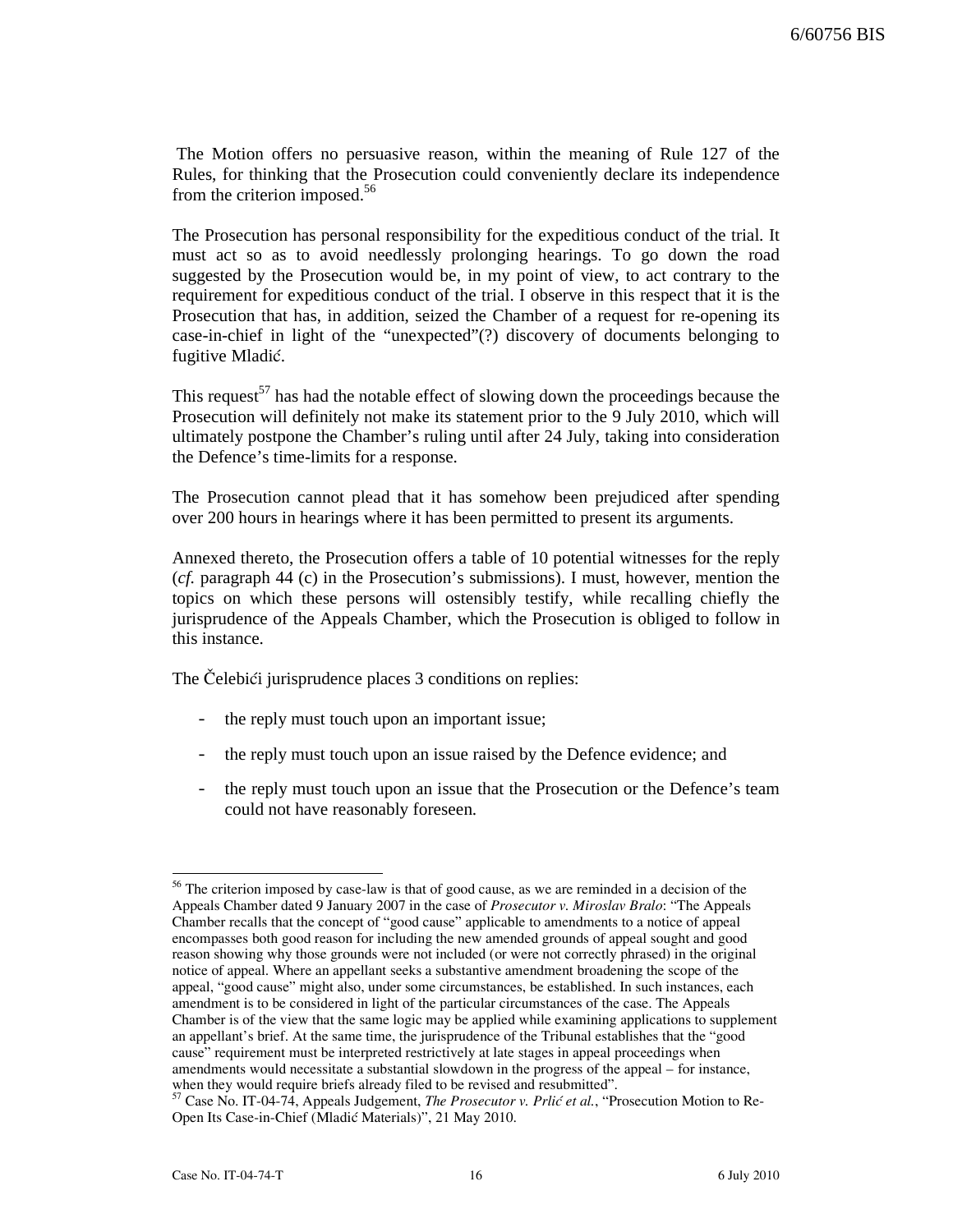# **In what respect do the themes broached by these witnesses fall within the scope of this jurisprudence?**

- Witness No 1 would appear to testify about the road running from the "Bijelo" Bridge" to "Donkey Path". This issue, relating to the possibility that the inhabitants of East Mostar blocked the road has been covered at length and Ms West, the Prosecution's representative, placed specific emphasis on this issue.<sup>58</sup>
- Witness No 2, a member of the Bosnian War Presidency, would come to speak primarily to the operations of the Sarajevo government and the legality of the decisions taken by it, as well as concerning the fact that there had been a plan to create an HVO – BH Army joint command under the authority of Martin Spegelj, which was rejected by Tudjman.

These issues have been debated on multiple occasions and do not rise to the level of issues not reasonably foreseeable for the Prosecution at this stage of the proceedings.

- Two other witnesses (No 3 and No 6) would come to speak to the issue of the Old Bridge of Mostar. This is not a new subject inasmuch as the Prosecution knew from the outset, through the Praljak Defence's addition to its 65 *ter* List of his book "Kako Je Srušen Stari Most" (3D 00374), that there had been a debate over the destruction of the Old Bridge.
- Witness No 4 would come to supplement the comments of Witness Jeremy Bowen, specifically as they touch upon the video that was shot (P 06365). The Prosecution could have requested the admission of a 92 *bis* statement from this witness, which it did not do when the opportunity presented itself.
- Witness No 5 would come to speak about the logistical issue of MTSs. This theme has been covered in-depth – it is not a new and unforeseeable theme.
- Witness No 7 would come to speak about the meeting held in Hungary at Pécs on 5 October 1992 between the HZ-HB delegation, with Messrs Prlić, Stojić and Praljak and the Serb delegation. This event is part of the Mladić notebook. The Prlić Defence has responded concerning the entire meeting and its circumstances.<sup>59</sup> This is an item that falls under the request to reopen the case and not under a reply as such.
- Two witnesses (Nos 8 and 9) would come to speak of the talks in Karadjordjevo between Milošević and Tudjman. This theme was addressed indepth during previous hearings. This is not an issue falling within the scope of the Čelebići jurisprudence.

 $58$  Case No. IT-04-74, Appeals Judgement, *The Prosecutor v. Prlić et al.*, see, for example, the hearing transcripts from 2 and 3 November 2009.

 $^{59}$  Case No. IT-04-74, Appeals Judgement, *The Prosecutor v. Prlić et al.*, "Jadranko Prlić's Response to Prosecution Motion to Re-Open Its Case-in-Chief (Mladić Materials)", 4 June 2010, pp. 10-11.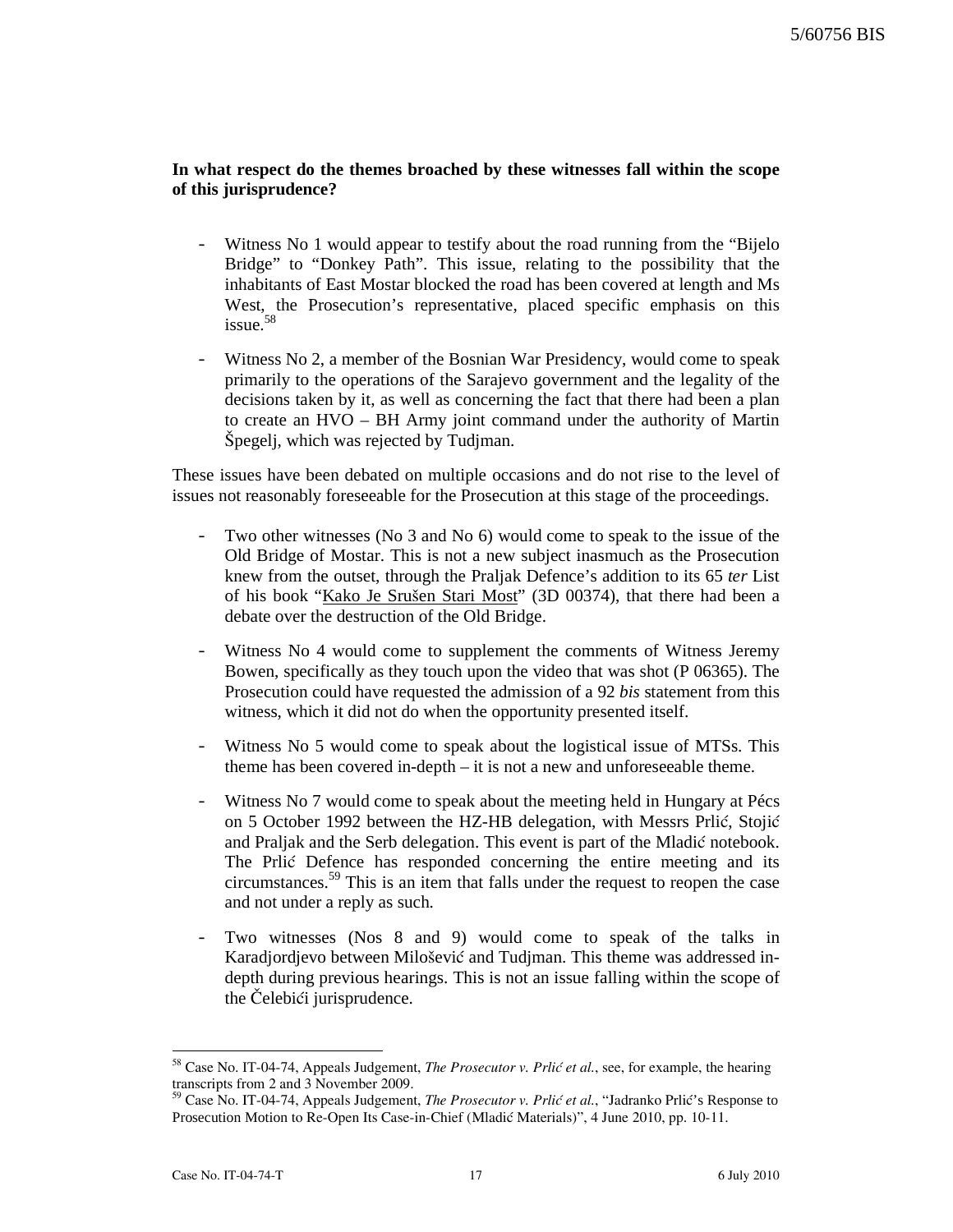- Witness No 10 would ostensibly contribute information on the topic relating to the Kostana hospital. This theme was also broached at length on many occasions and the Prosecution has had this statement in its possession since 2001; the witness died in 2003. The Prosecution could have brought a 92 *quarter* request for the statement during its stage for presentation, but it did not do so.

I considered it necessary to elaborate upon the ten witnesses in the Reply in order to weigh in precise detail whether they fell within the scope of the Reply as the Appeals Chamber has defined it. To me, the answer is clearly **no**.

I gave my consent to the request for certification to appeal because the Prosecution alleges in its submissions that its request satisfies the criteria of Rule 73 (B), as the issue does possibly concern "fairness" insofar as the Prosecution raises this issue in paragraph 42 of its submissions, but says only that the Prosecution represents the International Community and the multiple victims of the crimes committed in Herzegovina.

The issue could be addressed by the Appeals Chamber but this must also be interpreted in light of Rule 90 (F) of the Rules, which appears to be often overlooked by the parties, which says that it is for the Chamber **alone** to **monitor** the presentation of evidence so that evidence may be effective and so that any needless waste of time can be avoided.

After 51,761 pages of transcripts, 145 *viva voce* Prosecution witnesses, 64 *viva voce* Defence witnesses, 1,979 hours of hearings, and almost 10,000 documents admitted, is there really any need to extend the proceedings by reviewing the warp and woof of issues already raised? It is for the Appeals Chamber to say so, and for this reason, I fully support the request for Certification to Appeal.

/signed/

\_\_\_\_\_\_\_\_\_\_\_\_\_\_\_\_\_\_\_\_\_\_\_

Jean-Claude Antonetti Presiding Judge

6 July 2010 At The Hague The Netherlands

[Seal of the Tribunal]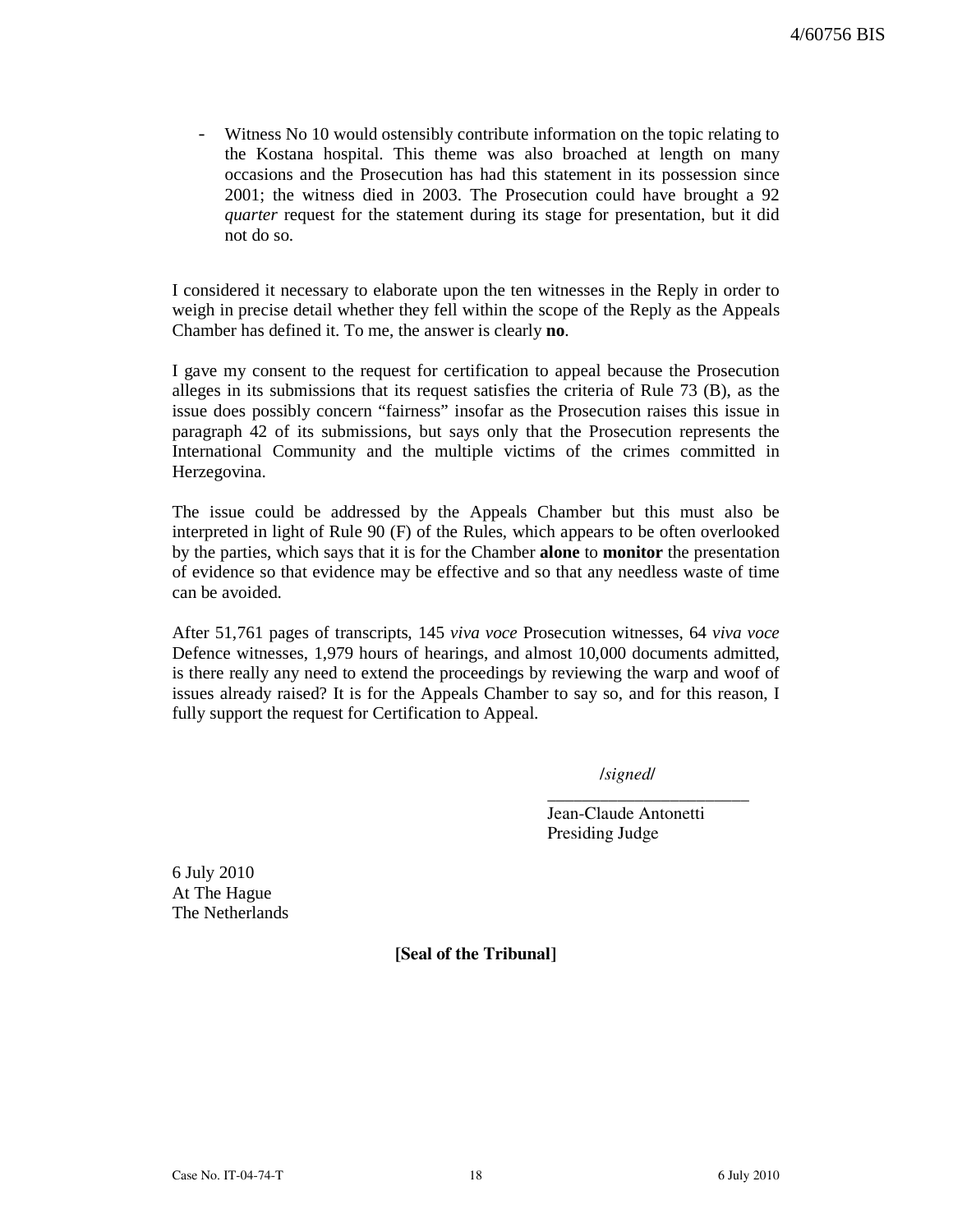**Decision on the "Prosecution Motion for Reconsideration or Certification to Appeal Concerning** *Ordonnance relative à la demande de l'Accusation de suspendre le délai de dépôt de sa demande de réplique***"** 

### **Separate Opinion of Judge Trechsel**

Though I am in agreement with the Chamber's decision to deny the request for reconsideration, I differ somewhat as to rationale.

Permit me to recall that I annexed a separate opinion to the Order during the Motion to reject suspension of the time-limit for filing replies. In my view, the Prosecution should have at least brought, within the time allowed (e.g. before 25 May), a motion to suspend the time-limit on the basis of all known evidence, that is, evidence fully admitted as of that date. The request for reconsideration now before us in fact demonstrates that the Prosecution could have done this.

This request, it turns out, also touches upon the Janković Expert Witness Report, admitted by the Chamber in its decision of 25 May 2010. Following the rationale of my separate opinion, I am forced to conclude that one could not reasonably expect the Prosecution to react to a decision taken by the Chamber on the very last day of time allotted.

Now to the merits of this request. It would constitute an exercise in futility, prohibited by the principle of judicial self-restraint. Moreover, it does not seem opportune to issue an opinion now that concerns a question of law inasmuch as the Appeals Chamber will be required to issue a ruling that concerns solely the impugned decision.

*/signed/* 

Judge Stefan Trechsel

\_\_\_\_\_\_\_\_\_\_\_\_\_\_\_\_\_\_

6 July 2010 At The Hague The Netherlands

[Seal of the Tribunal]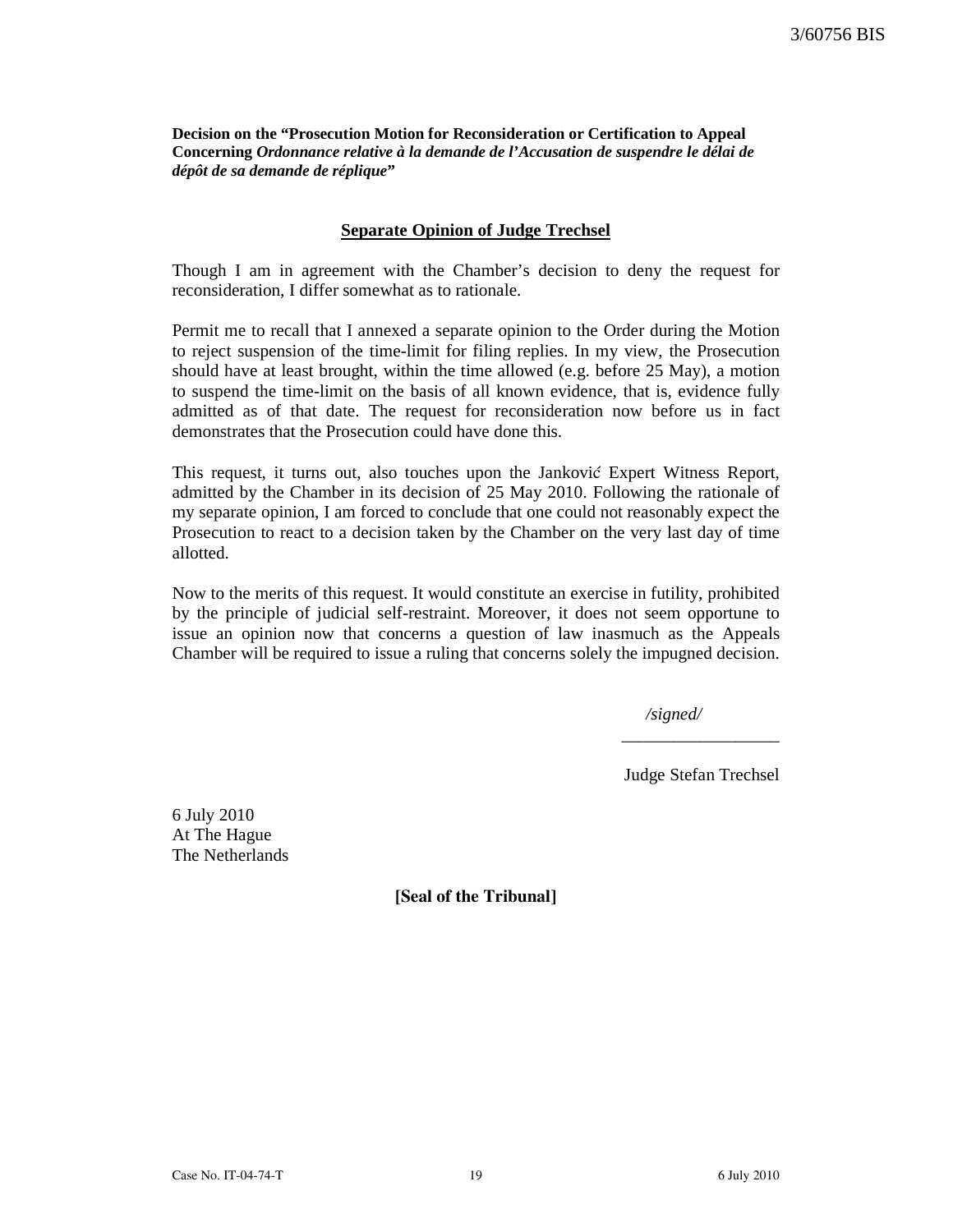# Opinion partiellement dissidente du Juge Árpád Prandler

- 1. Je souhaite tout d'abord rappeler que j'ai voté contre l'ordonnance rendue le 3 juin à la majorité des membres composant la présente Chambre. J'ai voté en ce sens car je suis convaincu que le droit de présenter une réplique et le droit de présenter une duplique en vertu de l'article 85 A) du Règlement de procédure et de preuve constituent, sous réserve des conditions bien définies auxquelles ils sont assujetties, des droits fondamentaux de l'Accusation et de la Défense respectivement, qui ne sauraient être écartés uniquement pour des raisons de procédure.
- 2. De plus, j'ai notamment souligné que la demande de l'Accusation portant sur la présentation de moyens en réplique indiquait son intention de produire des éléments de preuve supplémentaires en réfutation [voir p. D60016 à D6008, 25 mai 2010]. Cette intention avait déjà été exprimée dans la notification de l'Accusation concernant la réouverture de la présentation de ses moyens et la présentation de moyens en réplique (p. D59463 à D59460, 27 avril 2010) où elle déclarait que « *[l]'Accusation informe par la présente la Défense et la Chambre de première instance de son intention générale de demander à cette dernière l'autorisation de présenter, après la clôture de*  la présentation de l'ensemble des moyens à décharge, des moyens en réplique au titre *de l'article 85 A) iii) du Règlement de procédure et de preuve* » [p. 1]. C'est pourquoi j'avais alors conclu dans mon opinion dissidente qu'« il aurait fallu enjoindre à l'Accusation de formuler ses intentions de manière précise et à une date raisonnable ».
- 3. Dans l'état actuel des choses, toutefois, j'ai voté en faveur de la certification de l'appel de l'Accusation à l'encontre de l'ordonnance attaquée. J'ai agi en ce sens même si la voie du réexamen me semblait préférable, afin de me conformer à la pratique habituelle et par égard pour mes collègues, et j'ai accepté de souscrire à la certification de l'appel de l'Accusation contre la « décision du 3 juin ».